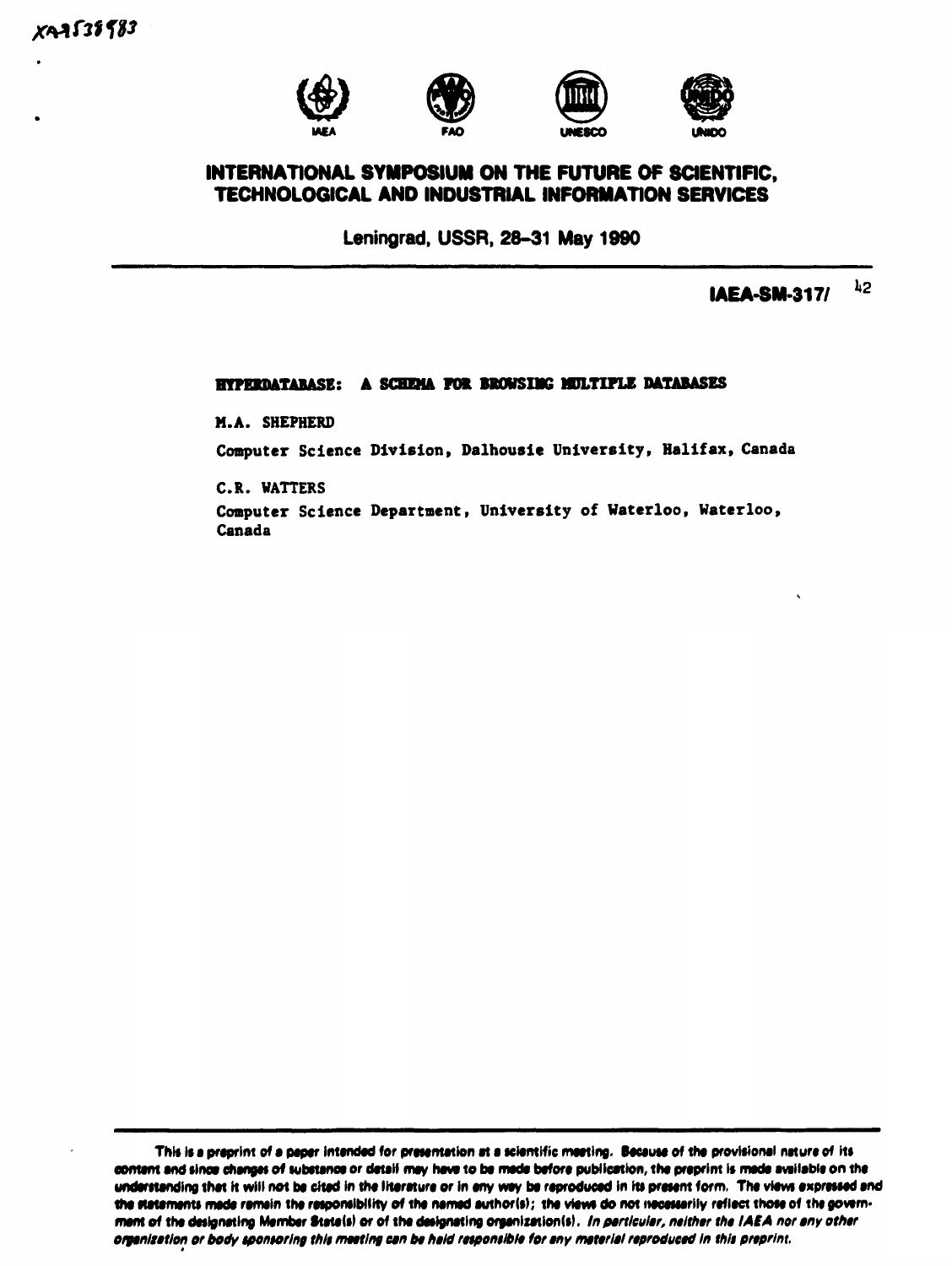# **HYPERDATABASE: A SCHEMA TOR BROWSING MULTIPLE DATABASES<sup>1</sup>**

#### **0. ABSTRACT**

**In order to insure effective information retrieval, a user may need to search multiple databases on multiple systems. Although front end systems have been developed to assist the user in accessing different systems, they access one retrieval system at a time and the search has to be repeated for each required database on each retrieval system. More importantly, the user interacts with the results as independent sessions.** 

**This paper models multiple bibliographic databases distributed over one or more retrieval systems as a hyperdatabase, i.e., a single virtual database. The hyperdatabase is viewed as a hypergraph in which each node represents a bibliographic item and the links among nodes represent relations among the items. In response to a query, bibliographic items are extracted from the hyperdatabase and linked together to form a transient hypergraph. This hypergraph is transient in the sense that it is "created" in response to a query and only "exists" for the duration of the query session. A hypertext interface permits the user to browse the transient hypergraph in a nonlinear manner.** 

**The technology to implement a system based on this model is available now, consisting of powerful workstations, distributed processing, high-speed communications, and CD-ROM:. As the technology advances and costs decrease such systems should be generally available.** 

**<sup>&#</sup>x27;This research was supported in part by the Natural Sciences and Engineering Research Council of Canada, operating grant number A9163.**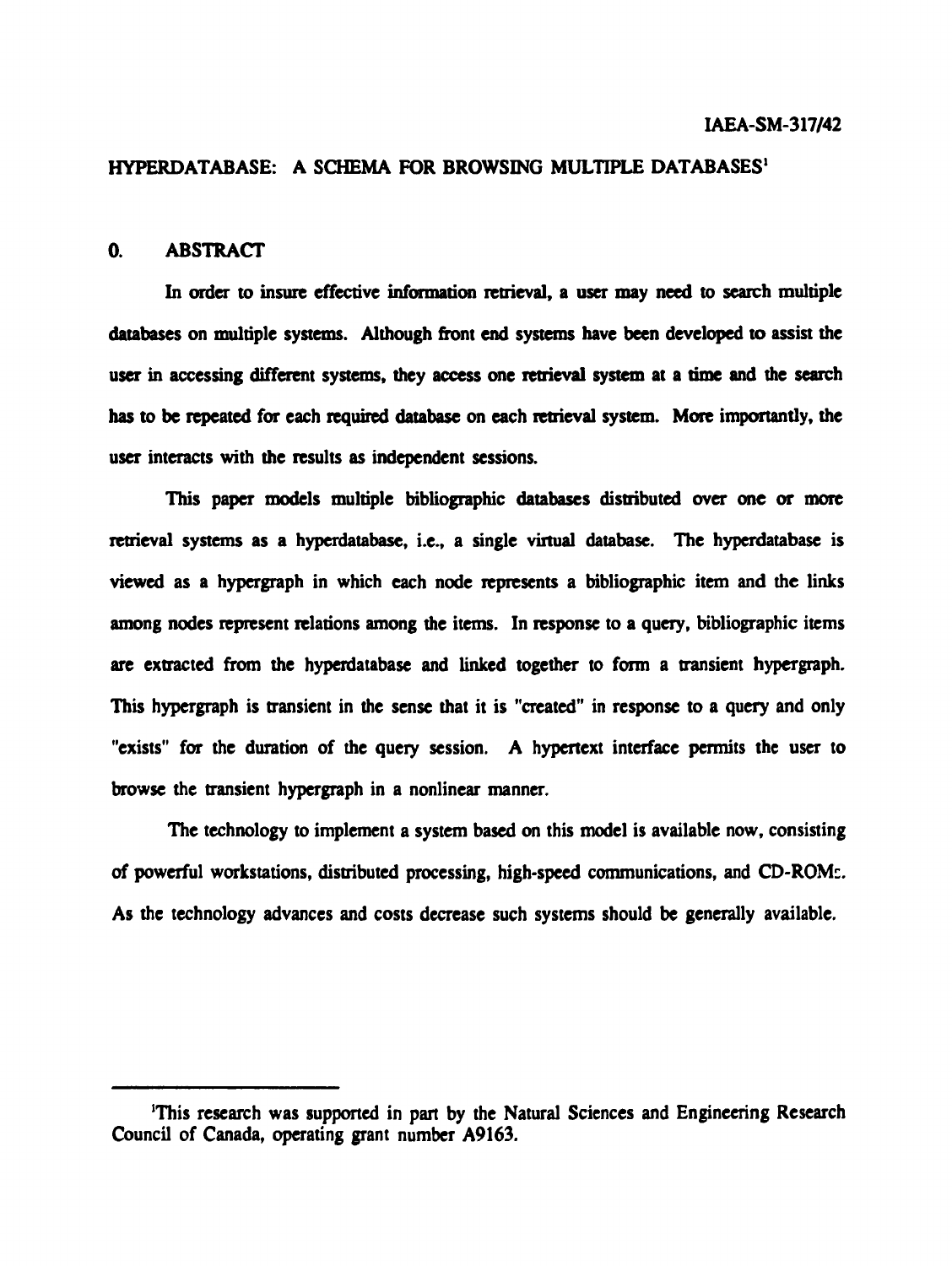#### **1. INTRODUCTION**

**Over the past decade, the number of publicly available online services has increased dramatically from 59 services offering a total of 400 different databases in 1979 to 600 services offering a total of 4062 different databases in 1989 [1]. While this indicates a tenfold increase in the availability of information, it also indicates an increase in the complexity of conducting an online search.** 

**In order to insure effective information retrieval, a user may need to search more than**  one database. Although some current systems offer multi database cross indices to direct the **user to the appropriate database(s), the user has to search each individual database and amalgamate the results. Also, it may be that not all of the required databases are available on the same retrieval system, or that a given database may be mounted on different systems offering different search features. This necessitates searching multiple databases on multiple systems. These systems tend to have different communication and logon protocols, different command languages, and different search features making it difficult for a naive user (or even an experienced user) to conduct a comprehensive search. Although front end systems have been developed to assist the user in accessing different systems, they access one retrieval system at a time and the search has to be repeated for each required database on each retrieval system (see [2] for a bibliography on front ends). More importantly, the user interacts with the results as independent sessions.** 

**In addition to an increase in the complexity of conducting an online search, the advent of powerful workstations and bit-mapped displays have added a new dimension to data access, i.e., browsing. Traditionally, access to data has consisted of the user presenting a query to a system in a query language, possibly natural language, and the system processing the query against the database and returning a set of items satisfying the query as presented. This set**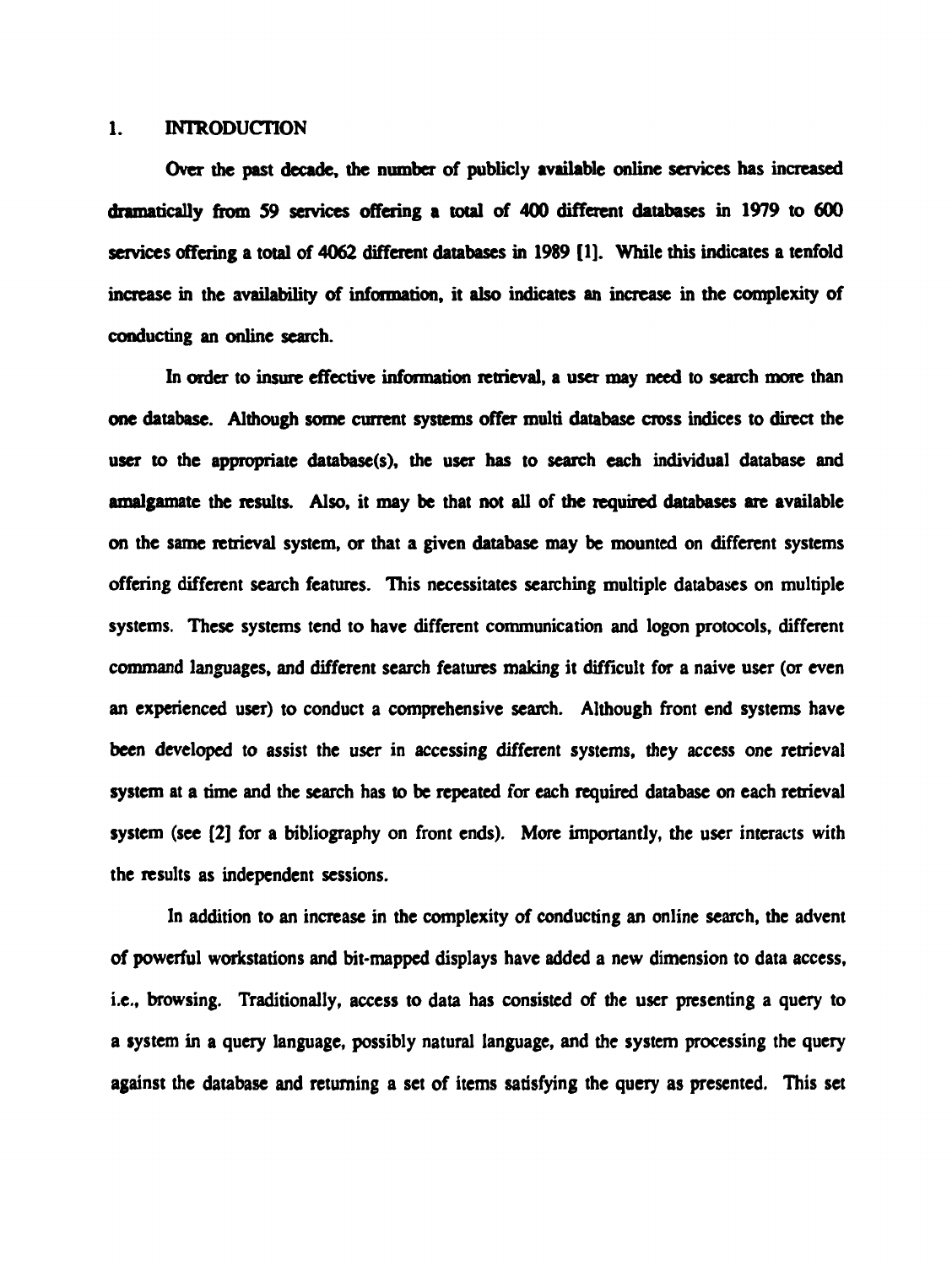**may be empty or it may contain a great many items. If the user is not satisfied with the results of the query, the user typically rephrases or modifies the original query and presents this modified query to die system.** 

**In addition to querying a database, a user may now browse a database. Browsing a database involves viewing a database item and linking to related items on the basis of some attribute or attribute value. This is the basic data access methodology of hypertext systems [3-6]. In hypertext, windows on the screen are associated with objects or nodes in a database and the objects are linked in a network or graph. The user browses the database by traversing the links between the nodes. The notion of hypertext browsing in a database is not new [7], but was not a feasible search technique until the appropriate technology became readily available.** 

**The hyperdatabase approach, described in detail below, views all of the requested databases on all of the requested systems as one virtual database, i.e., a hyperdatabase, against which a user query is processed. This approach reduces the complexity of multiple database/multiple system searching and, at the same time, integrates database querying and hypertext browsing into a single system. In order to keep the examples simple and the discussion straightforward, the model presented deals only with bibliographic databases.** 

**A hyperdatabase is viewed as a single virtual hypergraph in which each node represents a bibliographic item and the links among nodes represent relations among the items. In response to a query, bibliographic items are extracted from the various databases and linked together to form a transient hypergraph [8]. This hypergraph is transient in the sense that it is "created" in response to a query and only "exists" for the duration of the query session. A hypertext [3-6] interface permits the user to browse the transient hypergraph in a nonlinear manner.**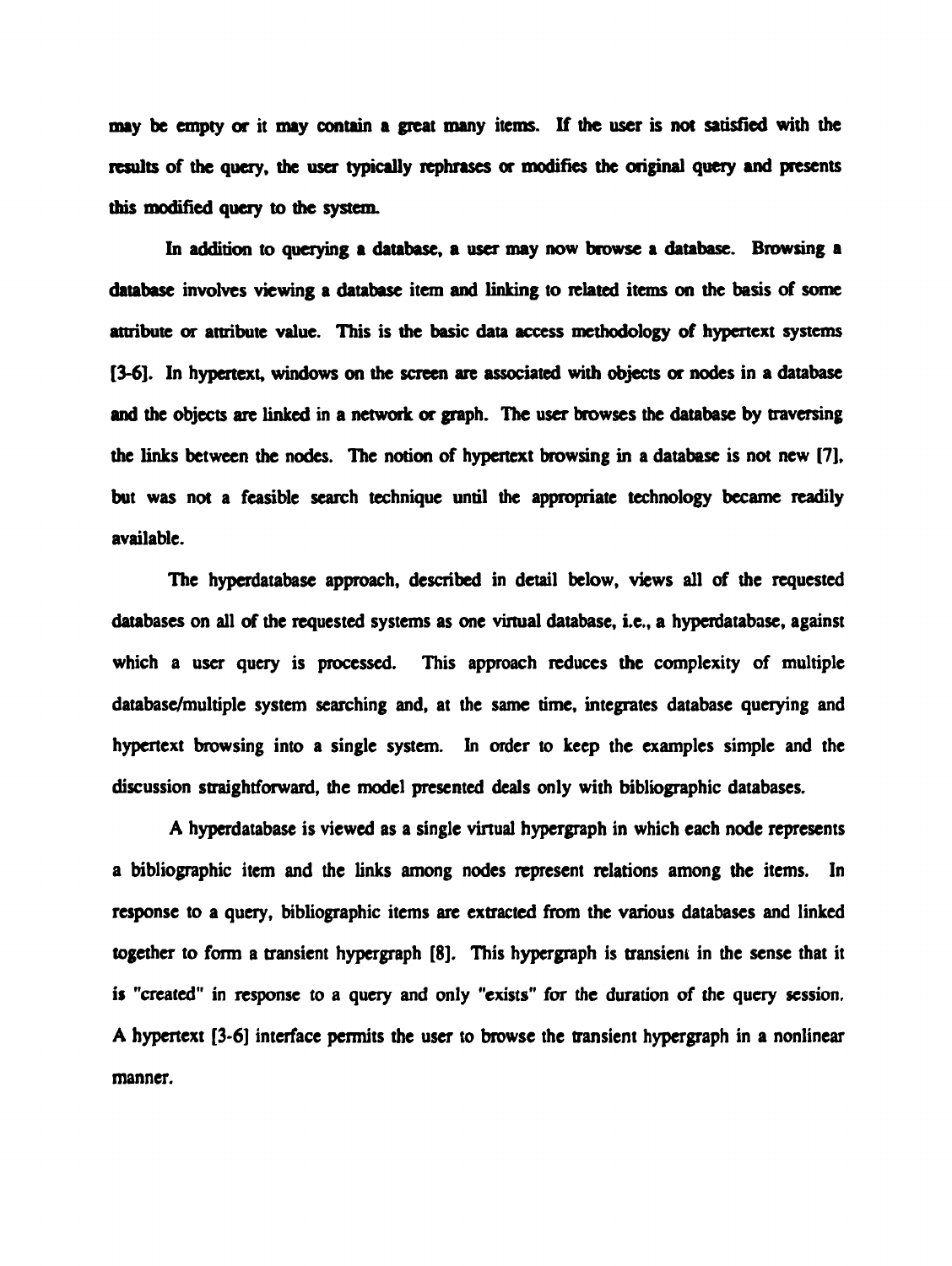**Section 2, below, presents an overview of a system architecture for a hyperdatabase system for bibliographic databases. Section 3 presents the hypergraph-based model while Section 4 describes querying and browsing within the model.** 

#### **2. SYSTEM ARCHITECTURE**

**The hyperdatabase consists of a collection of distinct databases and search services with some overlap of items between databases and/or services. These databases may be physically distant and accessed via telecommunication networks or they may be available locally on CD-ROM. Whether physically distant or on local CD-ROM, the databases available from a search service are accessed through the same software and command structure.** 

**A local database is constructed from items downloaded from the hyperdatabase in response to user queries. This local database can be built either dynamically from scratch at each search session or can consist of the results of previous search sessions and be updated dynamically during the current session. The items in the local database are represented by nodes in the transient hypergraph and the hyperedges are instantiated dynamically from the downloaded items.** 

**Assuming that no local database exists at the beginning of a search session, the user initiates the session by presenting a query to the hyperdatabase. Those items satisfying the query are downloaded from the hyperdatabase into the local database where they can be browsed in a hypertext manner. If the user information need is not satisfied by the items in the local database, the hyperdatabase may be accessed further and more retrieved items downloaded and incorporated into the local database.**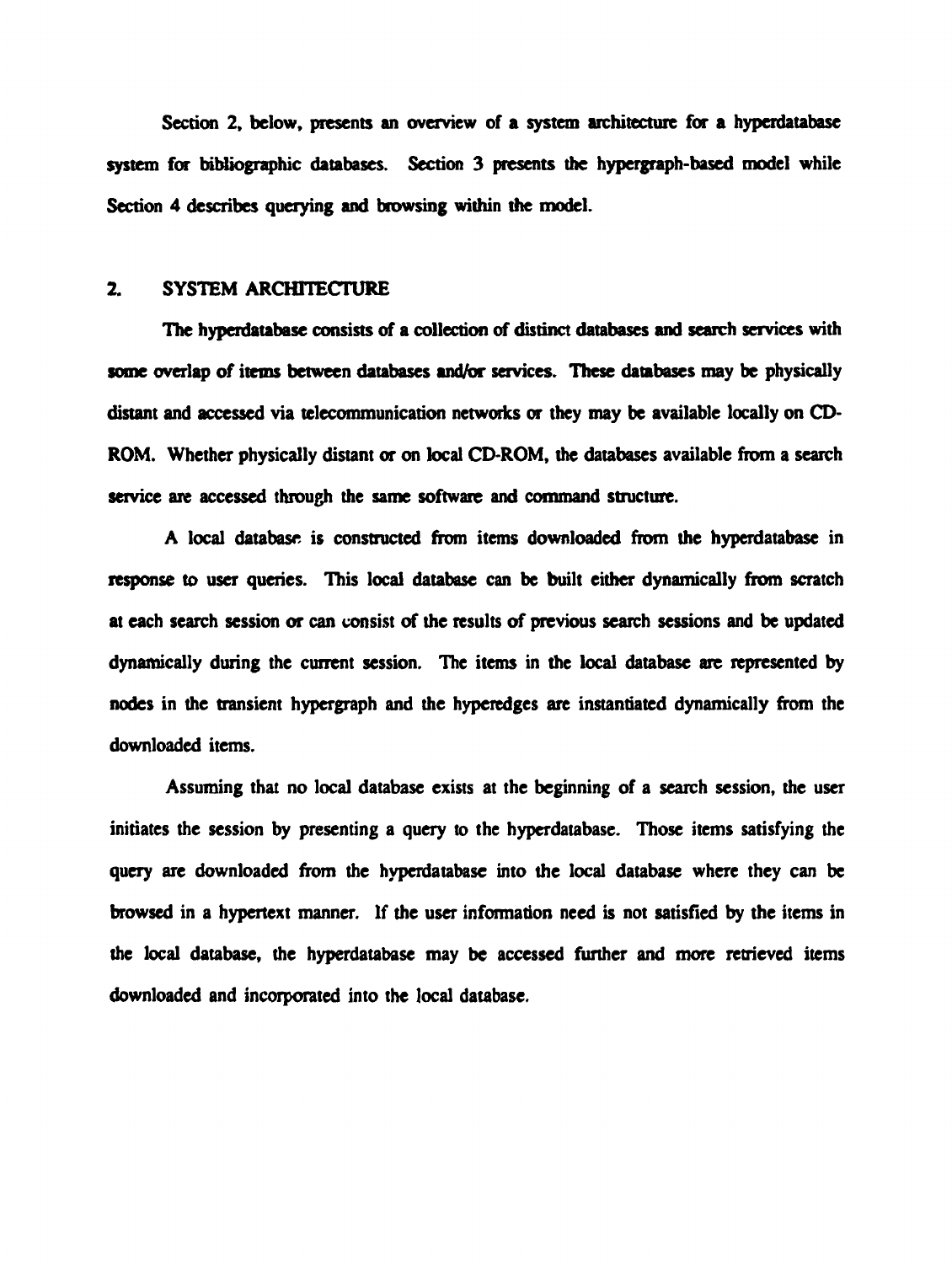**Figure 1 illustrates the layered architecture of such a hyperdatabase system. The hypertext layer supports the user interface, communicates queries for the hyperdatabase to a front end system, and supports the querying and browsing of the transient hypergraph.** 

# **[Figure 1 goes here]**

**As each item is downloaded from die hyperdatabase, the local database manager instantiates a representative node containing attribute values extracted from the item and assigns a node.id. Links between nodes are instantiated initially as per the query. These nodes and links form an initial transient hypergraph which can then be queried and browsed in a hypertext manner by the user.** 

**Before instantiating a node, the local database manager checks to see if the item is already in the local database. If the item is already in die local database and is from the**  same search service and database, then it is a duplicate item and no action is taken other than **to instantiated appropriate links as per the query. If the item is already in the local database but is not from the same search service and/or database it is entered into the local database with the same node\_id as the item already in the local database. These items can then be browsed as a composite node and also viewed individually.** 

**The front end translates the queries for the hyperdatabase into die syntax of the command languages of the various target systems and databases, accepts the responses from die various target systems, and passes die downloaded items to the local database manager. As die hyperdatabase is distributed, physical access to die various retrieval systems can be executed in parallel. The availability of databases (with appropriate software) on CD-ROM would limit the data communications costs and limit die need for downloading.**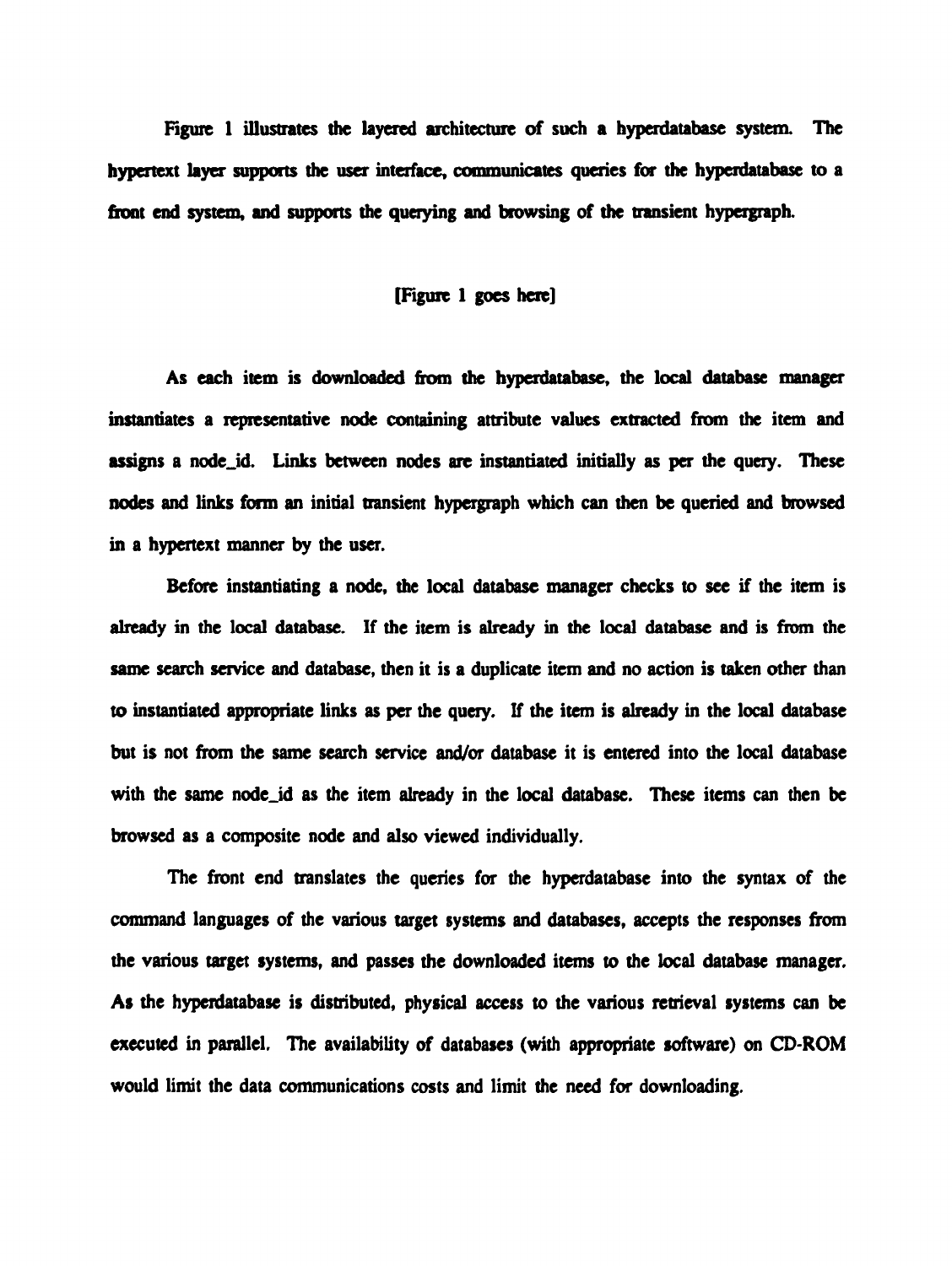## **3. THE DATA ACCESS MODEL**

**The hypertext layer supports the transient hypergraph-based model of data access. A data access model must provide both browsing as per hypertext as well as retrieval of sets as per DBMS and traditional infonnation retrieval. This section describes the data access model by first presenting a brief overview of hypergraphs followed by the concept of transient hypergraphs.** 

## **3.1. Hypergraphs**

**The following discussion of the hypergraph [9] as a model for data access is described in more detail in [8]. For the purposes of this discussion, it is assumed that the hyperdatabase is a bibliographic database that may have links between the items.** 

Let a database, X, be a finite set of such items  $\{x_1, x_2, \ldots, x_n\}$  with which we can associate **a** family of edges  $E = \{E_1, E_2, \dots, E_n\}$  where each edge,  $E_i$ , describes a subset of X such that all **of the items in that subset are grouped together on some basis.** 

**A hypergraph representation of the database, X, can be defined where the following properties hold:** 

> **1) The union of all of the subsets defined by the edges must contain all of the items in the database:**

$$
\bigcup E_i = X \qquad (E_i \in E)
$$

**2) All of the edges are non-null:** 

$$
\mathbf{E}_{i} \neq \varnothing
$$

**Where these two properties hold, we can say that** *E,* **the family of subsets of X defined**  by the set of edges, is a hypergraph,  $H$ , on  $X$ , defined by the couple  $(X,E)$ .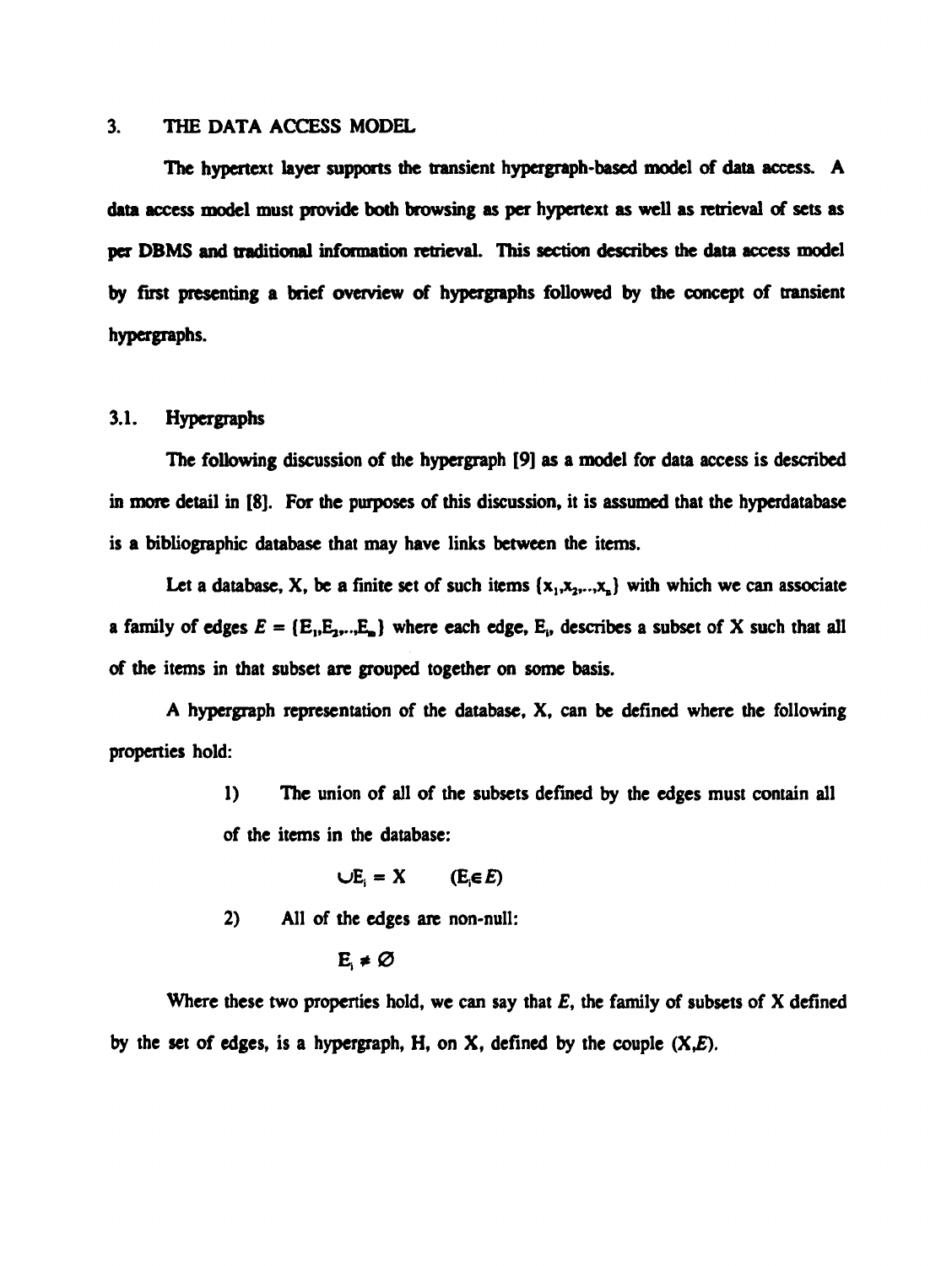Let us consider the following database of bibliographic items to illustrate the model:

doc A by author  $A_1$  with descriptors  $D_1$ ,  $D_4$ ,  $D_5$ **doc by author A, with descriptors D,, D, doc C** by author  $A_2$  with descriptors  $D_1$ ,  $D_4$ doc D by author  $A_1$  with descriptors  $D_1$ ,  $D_4$ doc E by author  $A_2$  with descriptors  $D_2$ ,  $D_3$ doc F by author  $A_1$  with descriptors  $D_3$ ,  $D_4$ 

**Within the framework of a hypergraph model the following would be true for the sample database:** 

> $X = \{A, C, E, B, D, F\}$  $E_i = \{x_i \}$  descriptor =  $D_i$ ,  $x_i \in X$  $E_2 = \{x_i | \text{ descriptor} = D_2, x_i \in X\}$  $E_3 = \{x_i | \text{ descriptor} = D_3, x_i \in X\}$  $E_4 = \{x_i | \text{ author} = A_1, x_i \in X\}$  $E_5 = \{x_i | \text{ author} = A_2, x_i \in X\}$  $E_6 = \{x_i | \text{ author} = A_3, x_i \in X\}$  $E = \{E_1, E_2, E_3, E_4, E_5, E_6\}$

The hypergraph,  $H = (X,E)$ , that represents the sample database, X, is shown in the **Fig. 2. In the graphical representation of the hypergraph, an edge containing a single item (such as E6) is shown as a loop starting and ending at that item, an edge with only two items (such as E5) is shown as a line, and an edge with more than two items (such as E4) is shown as a loop enclosing the items.** 

**[Figure 2 goes here]**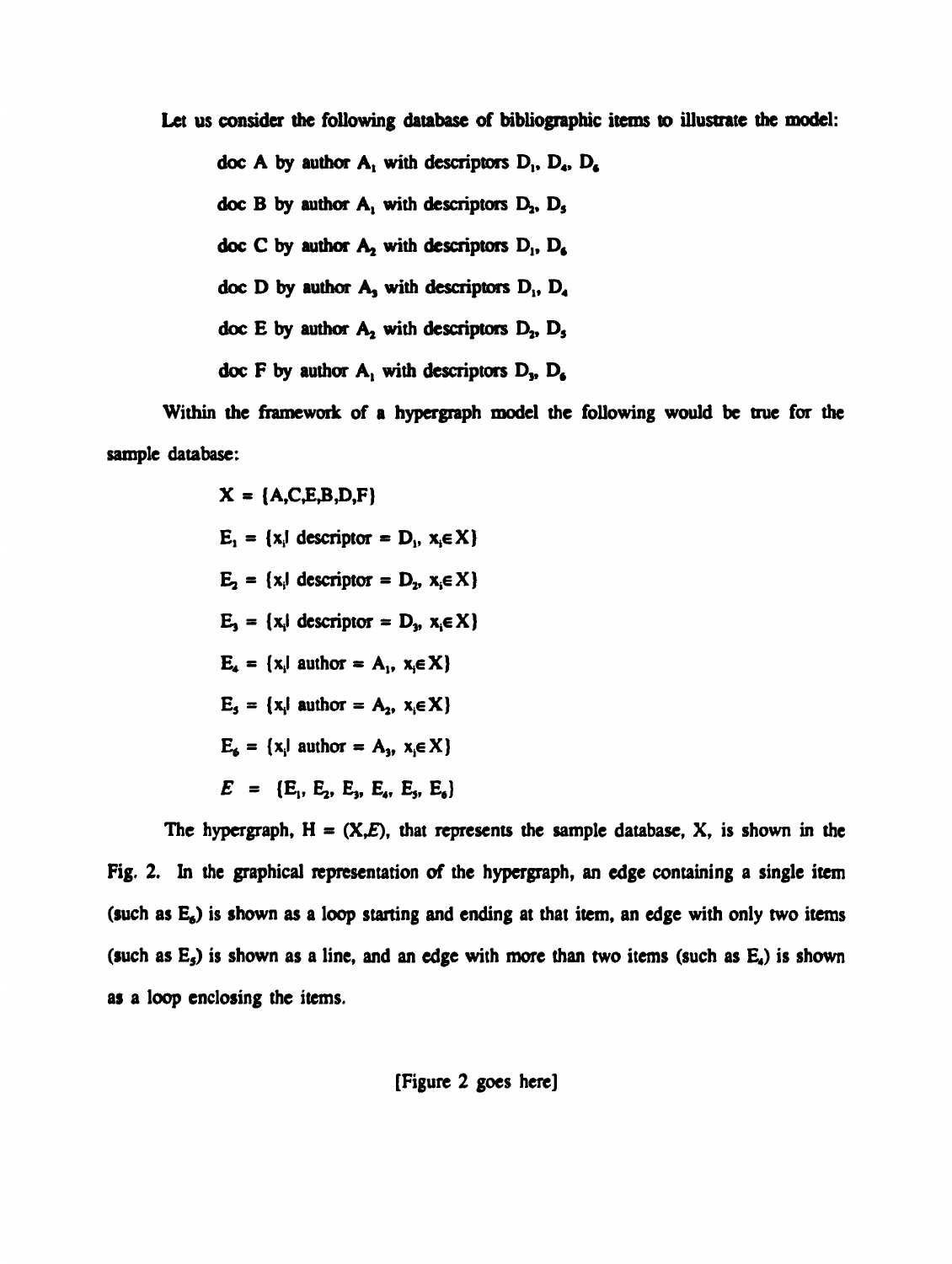**Each edge in this hypergraph represents a subset of the items in the database, that satisfy some condition. The condition may be a specific value for some attribute (such as author = A, or descriptor = D,) or it may be an entity type (such as memo or employee in a heterogeneous database). As die nodes in the hypergraph represent individual items of the database, the terms "node" and "item" can be considered to be equivalent and may be used interchangeably.** 

## **3.2. Transient hypergraph model**

**The traditional approach to querying a textual database has been that a query is put to the database and a set of records is returned where each record in the set satisfies the query**  conditions. For example, in the sample data set, the query (author  $= A_1$ ) returns the set of **records {A,C,D}. The user can then look at the items in this answer set but not outside this set. In other words, the database has been partitioned for the user with respect to some attribute with no links outside that set. The user either finds text that satisfies the information need (including the null case) or rediinks the query and starts again. A** *raison d'etre* **for hypertext access is to allow the user to follow paths amongst items both within the subset and leading from the subset rather than to restrict the user to viewing a completely isolated subset of the database. In this section the hypergraph model is shown to be a suitable vehicle for describing both traditional data access and hypertext data access methods for the retrieval of information.**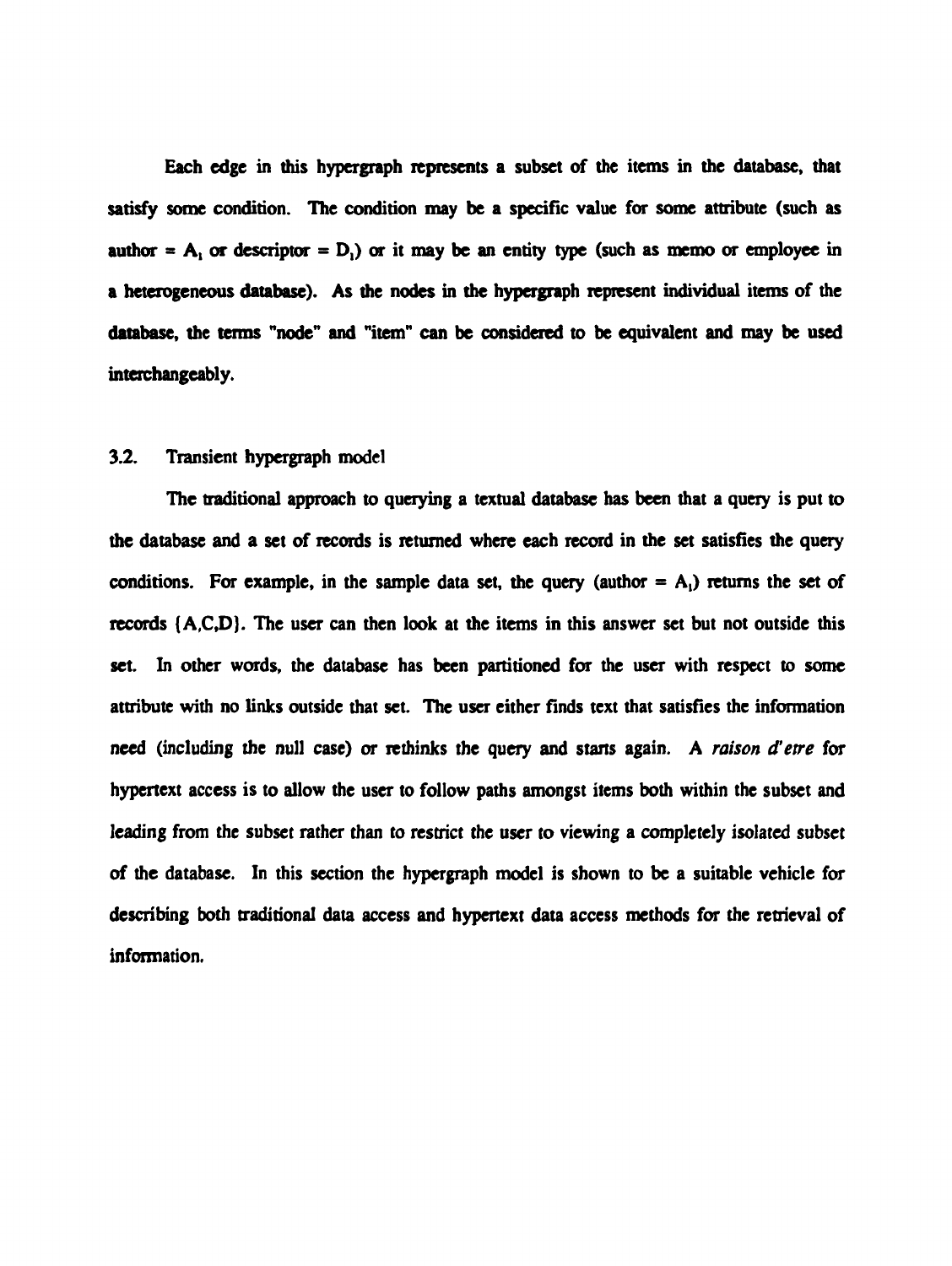#### **3.2.1. Hyperedges and Transient Hvpergraphs**

**If £ were the complete set of all possible hyperedges in H, then** *E* **would be the power**  set  $P(X)$  without the null set  $\{\emptyset\}$ . This would result in a hypergraph consisting of  $2^{n}-1$ hyperedges, where  $|X| = n$ . When n is very large, as in bibliographic databases containing **hundreds of thousands of items, it would not be feasible to attempt to create or maintain a complete hypergraph. The transient model allows access across the complete hypergraph by generating the hyperedges of a transient hypergraph dynamically in response to user queries.**  At the start of any search session the only hyperedge that is assumed to exist is  $E_x = \{X\}$ . **Edges, called transient edges, within this identity edge are generated during the session and may be discarded at the end of the session.** 

**Edges amongst the items of this entity type are neither instantiated nor made explicit except in response to specific queries. The response to a given initial query can be seen as**  the generation of a transient hypergraph,  $H<sub>p</sub>$ , defined as

$$
H_{\tau} = (X_{\tau}, E_{\tau})
$$

where  $X_T$  is initially the set of items satisfying the query, and  $E_T$  is initially only the edge,  $E_q$ , containing the items in  $X_T$ .

**In order to generate the transient edges during the search session, each node in the hypergraph must have attribute-value pairs associated with the database item, where each node, xeX, represents an item in the database. For a database of instances of a given item,**  such as bibliographic records, we can define a finite set of attributes,  $T = \{A_1, A_2, \dots, A_m\}$ , for **which a set of values (including the null value) from the database can be associated with each instance of the item. The database can then be represented as a subset of the Cartesian product of the values of the attributes. Each item is defined by an m-tuple that is a member**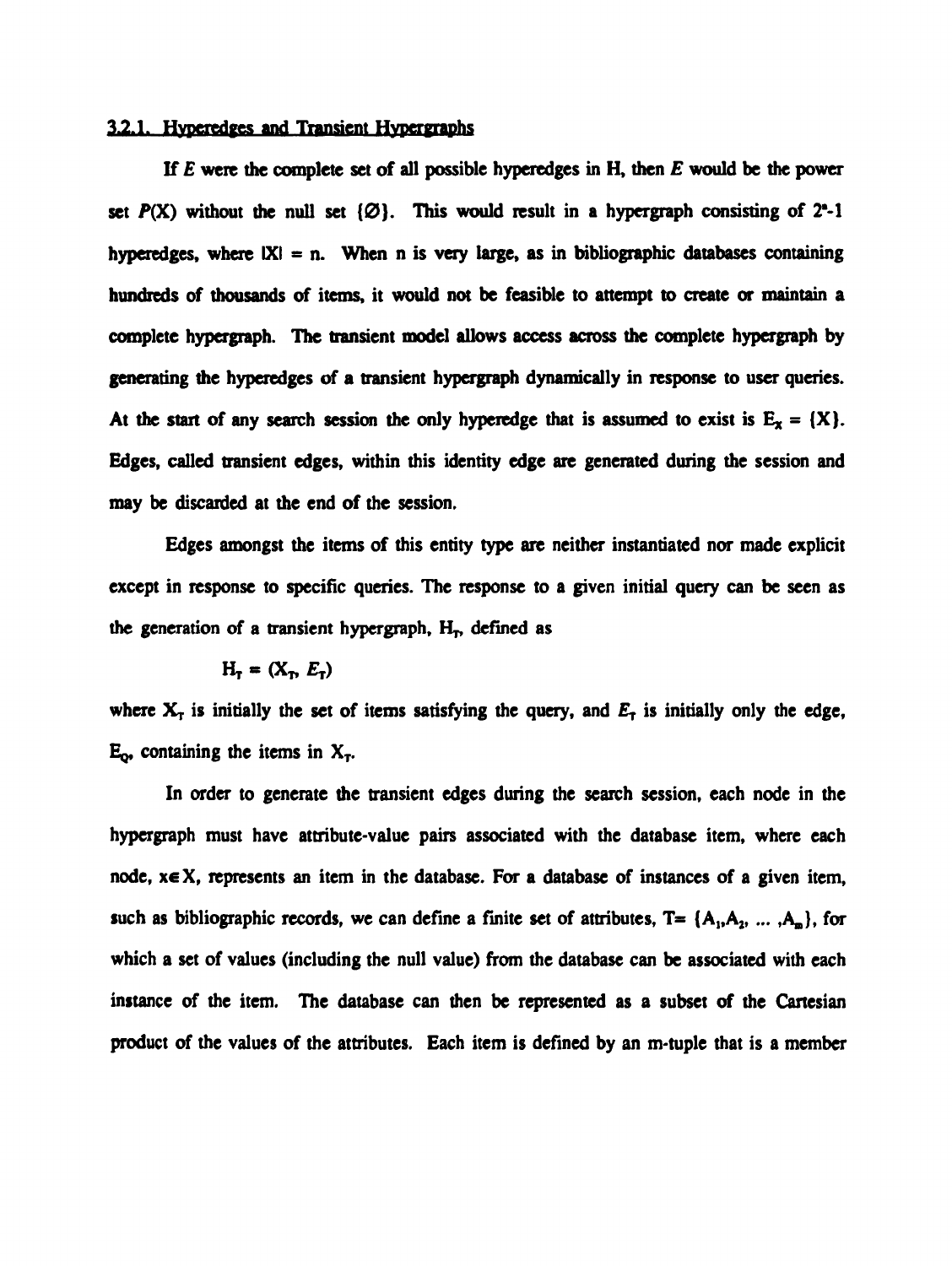**of that Cartesian product, where m is the number of attributes. Each such item is represented in the hypergraph as a node.** 

**The transient hypergraph is created by the dynamic generation of edges. In order to generate edges dynamically, we need to be able to manipulate edges to produce new edges. The edges of a hypergraph can be manipulated by a set of operators to form new edges from**  existing edges. By allowing the possibility of generating a null edge,  $E_{\mathbf{g}} = \{\emptyset\}$ , where  $E_{\alpha} \notin E$ , we can view the operations as closed on  $E$ .

**These edge operators are INTERSECTION, UNION, DIFFERENCE, and GETFROM (y) and are described in detail in [8]. A system based on this data access model may be implemented in many different ways. If, as suggested in this paper and in [8,10,11], a relational or universal DBMS [12] is used as an implementation platform, these operators may be implemented using the DBMS operators of INTERSECTION, UNION, DIFFERENCE, and SELECT (o).** 

## **4. DATA ACCESS IN THE HYPERDATABASE MODEL**

**A distinction has to be made between the hyperdatabase and the local database. The hyperdatabase consists of a collection of distinct databases and search services with some overlap of items between databases and/or services. The hyperdatabase is represented by the hypergraph, Hx, which consists of all the items in all the databases and the single hyperedge, Ex.** 

**The local database consists of the set of items retrieved from the hyperdatabase in response to a user query.** The local database is represented by the transient hypergraph,  $H<sub>T</sub>$ , consisting of the items in the local database and the family of edges,  $E<sub>r</sub>$ , which represent the **links among those items.**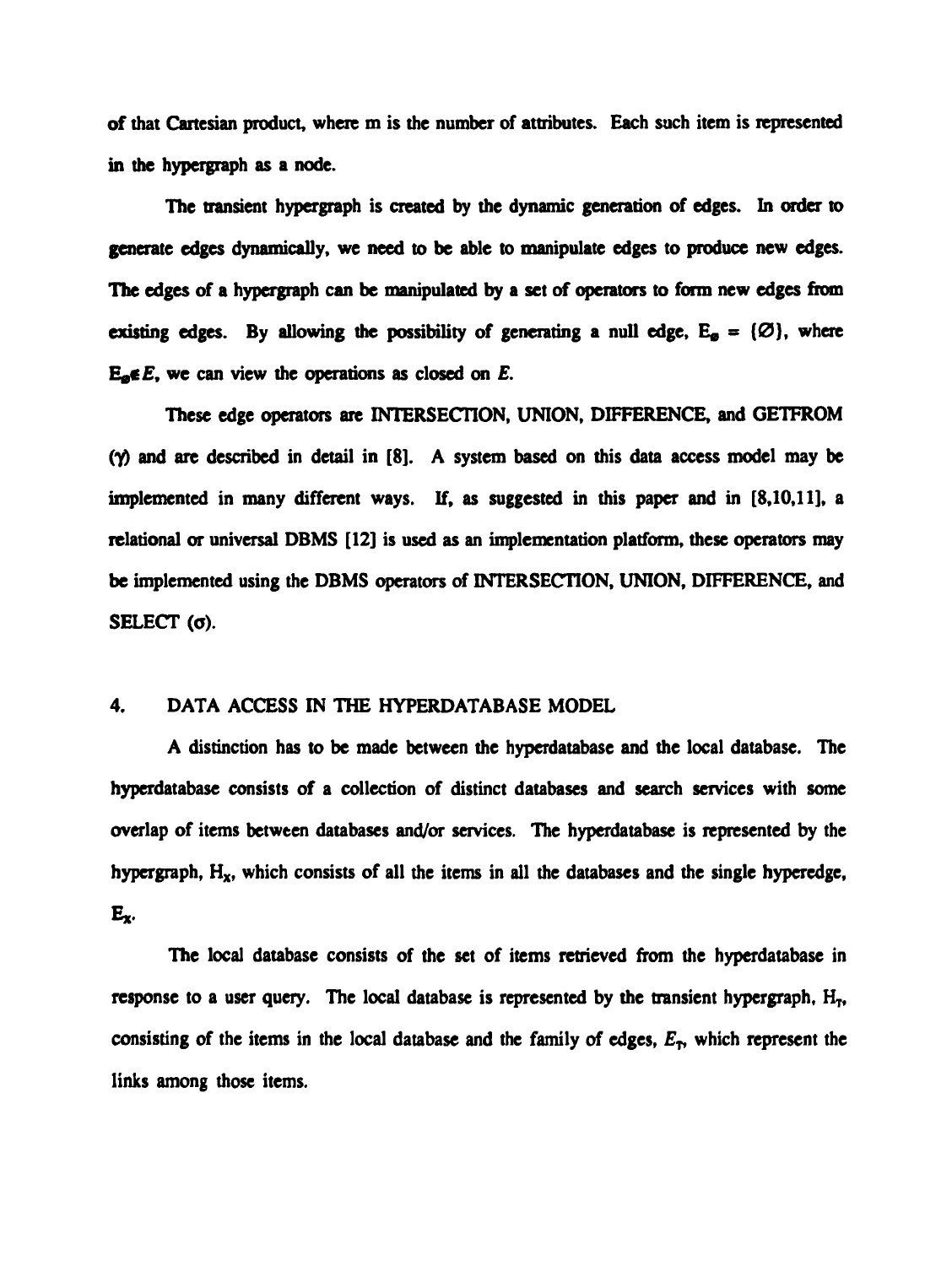**The hyperdatabase is queried to establish a local database that the user can browse and/or query further. In order to facilitate the "creation" and die subsequent hypertext browsing of the transient hypergraph, attribute values are instantiated from values extracted from each downloaded item. If implemented in a universal relation database management system, an appropriate universal relation might be as follows:** 

#### hyper(node\_id,cit\_data,system.database.au.key.desc.class)

**(bee the attribute values have been instantiated a transient hypergraph exists in which the nodes represent the hyperedge members. Links among these nodes, both explicit and implicit, are instantiated dynamically during browsing or further querying [8,10,11]. Explicit links of types** *system, database,* **and** *classification* **are instantiated and appear as buttons on the screen. These links are traversed by clicking on the appropriate button. Implicit links of types** *author, descriptor,* **and** *keyword* **(from the title and abstract) are instantiated and traversed by clicking on the appropriate text string on the screen when viewing a node. While the transient hypergraph can be searched as a closed set of items, it can be expanded by adding more items from the hyperdatabase. The local database can be saved, of course, for future searching or it can be discarded.** 

**A bibliographic item in the hyperdatabase may be present in more than one database and/or system. These multiple occurrences are identified through comparison of citation data**  *{citjdata)* **attribute values which include such information as journal, year, volume, issue, pages, etc. Each such occurrence of an item is assigned the same node\_id as the other occurrences of that item. The following example is given with hypothetical data.**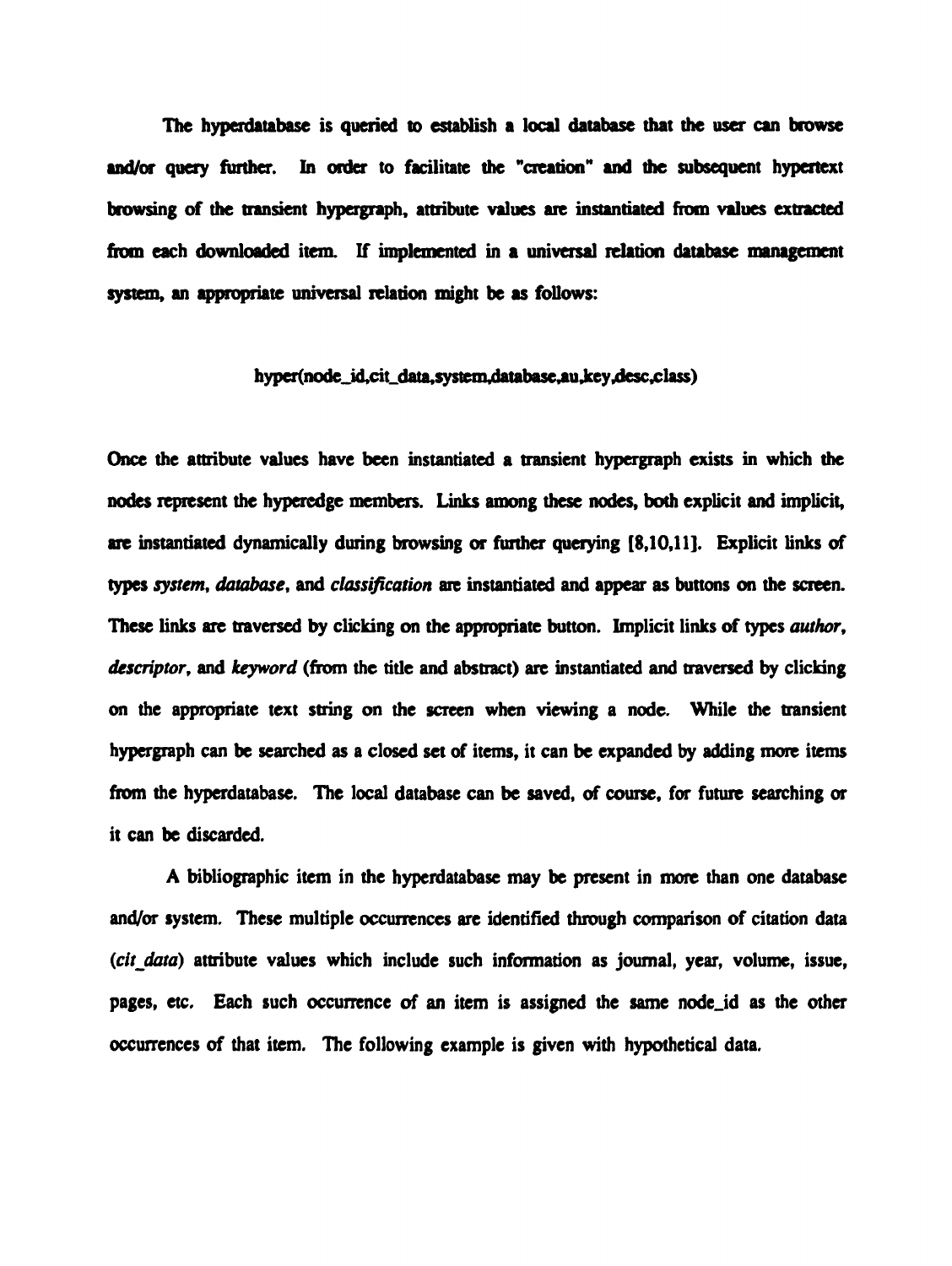| node_id                 | cit_data  | system  | db              | au      | key       | desc                | class                     |
|-------------------------|-----------|---------|-----------------|---------|-----------|---------------------|---------------------------|
| $\mathbf{1}$            | $doc_X$   | $S_{1}$ | $DB_1$          | $[A_2]$ | $\{k_i\}$ | $\{D_1, D_4, D_6\}$ | $\mathbf{C}_{\mathbf{1}}$ |
| $\mathbf{2}$            | $doc_Y_1$ | $S_{1}$ | $DB_1$          | ${A_1}$ | $\{k_i\}$ | $(D_i, D_j)$        | $\mathbf{C_{2}}$          |
| $\overline{\mathbf{2}}$ | $doc_Y_2$ | $S_{2}$ | DB <sub>1</sub> | ${A_1}$ | $\{k_i\}$ | $\{D_i, D_i\}$      | $\mathbf{C}_\mathbf{S}$   |
| $\overline{\mathbf{3}}$ | $doc_ Z$  | S1      | DB,             | $(A_2)$ | $\{k_i\}$ | $\{D_1,D_7\}$       | $\mathbf{C}_\mathbf{a}$   |

**hyper** 

**The values for** *author, key,* **and** *desc* **are sets [13]. In this example, two nodes assigned**   $node_id = 2$  represent different occurrences of the same item and can be treated as a **composite node for browsing. The user may request to view the composite node with**   $node_id = 2$ , and the system will indicate that there are multiple representations of the same **item. The user may choose to browse all such representations and to continue browsing from any of them.** 

**Let us consider three scenarios, from the user's perspective, for the satisfaction of an information need. In the first scenario,** *querying,* **the user presents a query to the hyperdatabase and the answer set itself (i.e., the local database) satisfies (or doesn't satisfy) the user's information need and the session is terminated. In the second scenario,** *browsing,*  **the user chooses to examine individual items or sets of items in the local database in order to satify the information need. In the third scenario,** *expanded browsing,* **the user needs to look outside the current local database in the hyperdatabase to find the required information.** 

**The following describe the three scenarios, assuming the above example database is the hyperdatabase and the universal relation, hyper, describes the entity represented by the hypertext nodes.**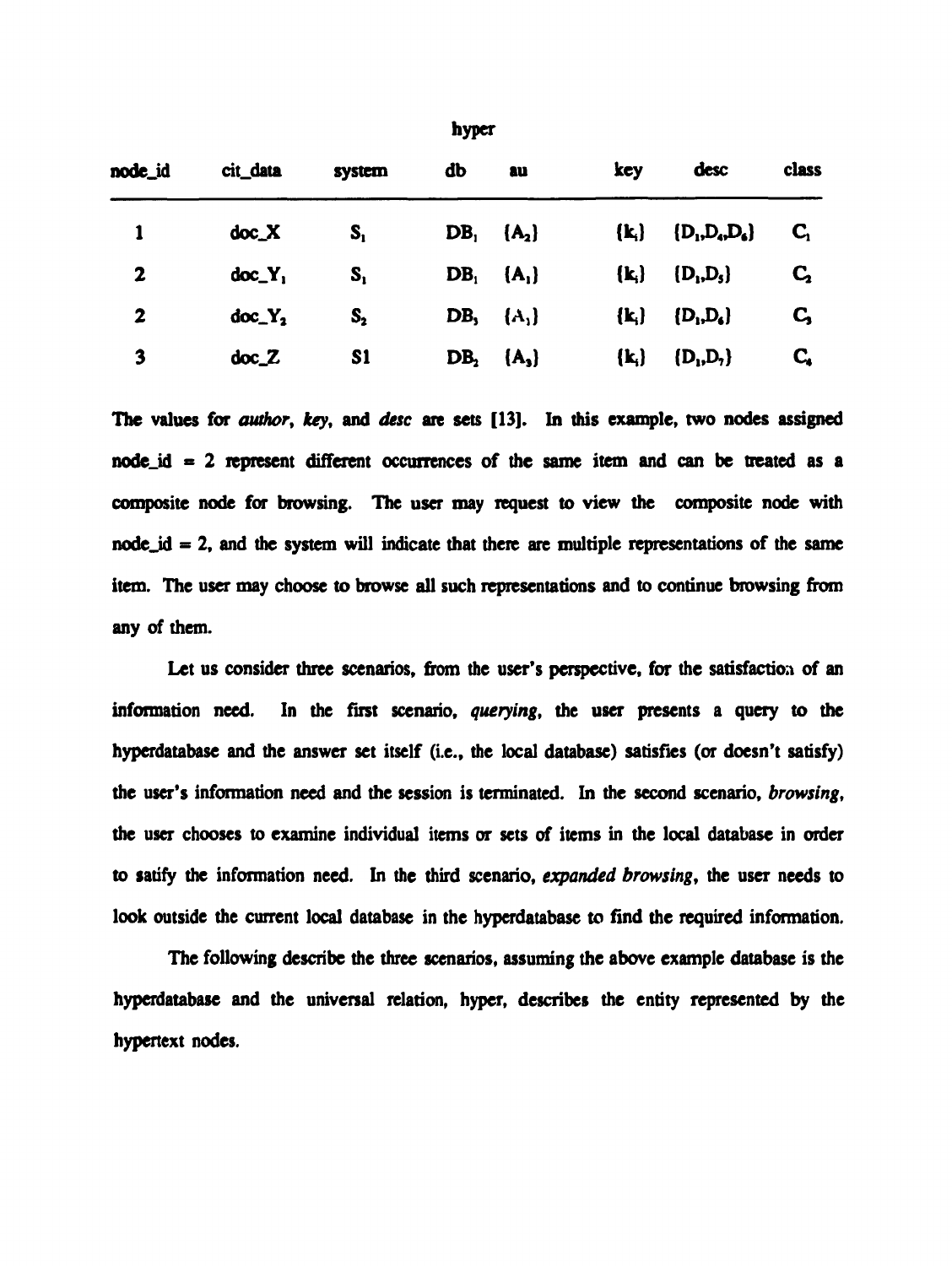#### **4.1. Querying**

**In the first scenario, the user presents a query to the hyperdatabase. Let us consider the processing of a query within the framework of the transient hypergraph model. At the beginning of a search session, the hyperdatabase can be considered to consist of at least one**  edge,  $E_x = X$ , although the edge is not actually instantiated. A query against the **hyperdatabase returns a set of items which are downloaded to the local database. A transient hypergraph is constructed from this set of nodes, generating a new edge, E,.** 

**Let a query consist of attribute-value pairs connected by logical and/or arithmetic operators.** A simple query is one based on a single attribute-value pair, such as (author=  $A_2$ ). **A complex query is one with more than one pair connected by operators, such as (author** *-*  $A_1$  AND descriptor =  $D_6$ ).

As an example, let us begin a search session with the simple query, (author  $= A_1$ ). **The sample hyperdatabase of six documents is searched for all documents by author A,. A**  transient hypergraph consisting of the single hyperedge, E<sub>1</sub>, is created. This query can be **represented as follows:** 

$$
E_1 = \gamma_{\max} (E_x)
$$

The GETFROM  $(\gamma)$  from  $E_x$  indicates that the query must be processed against the hyperdatabase. The  $\gamma$  operation may be implemented using the SELECT  $(\sigma)$  operator from relational and universal relation database management systems. The hyperedge, E<sub>1</sub>, resulting **from this query can be represented as the relation E, as follows:**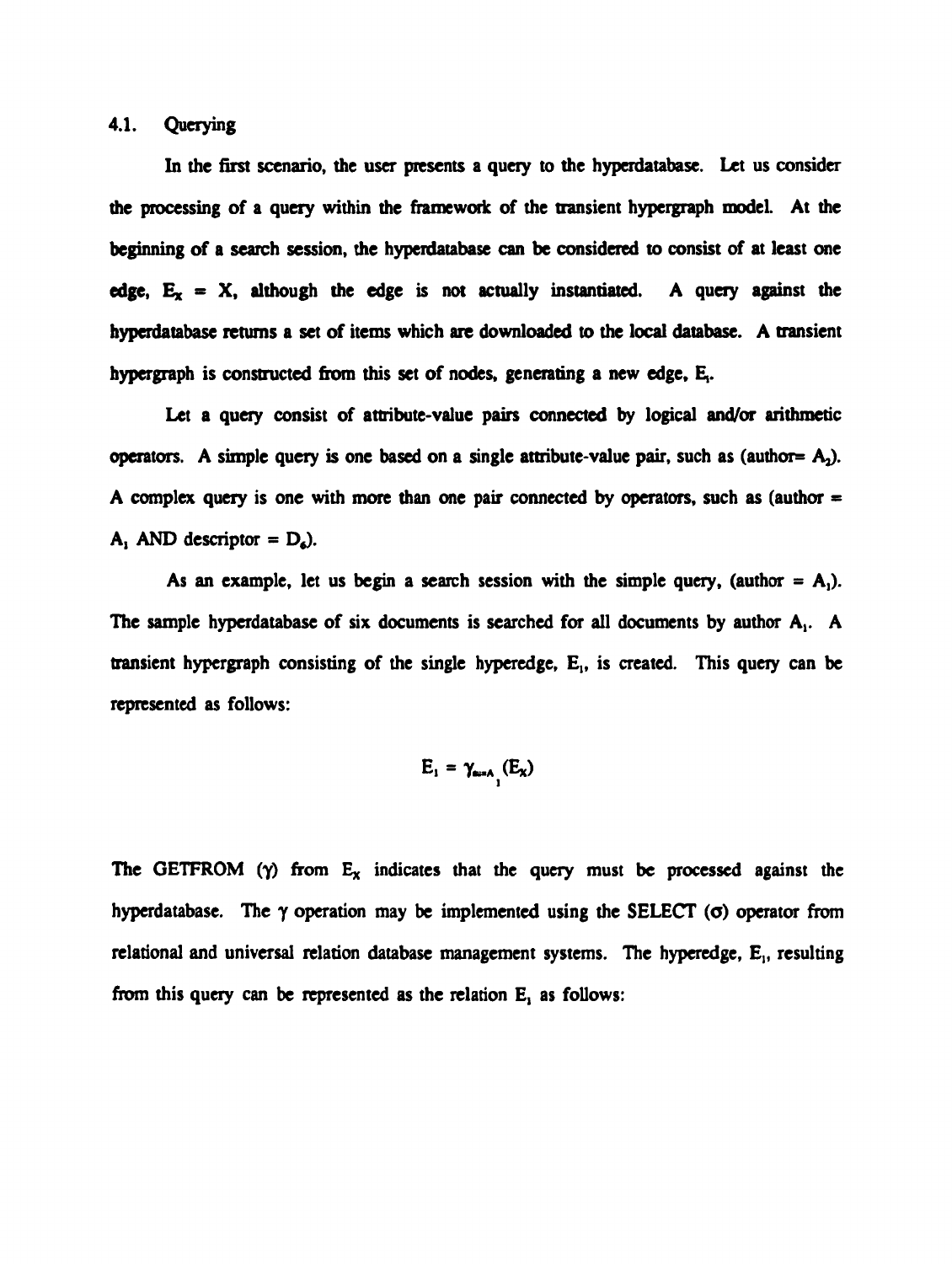| node_id      | cit_data | system  | ďb  | au             | key       | desc                                       | class                     |
|--------------|----------|---------|-----|----------------|-----------|--------------------------------------------|---------------------------|
|              | A        | $S_i$   |     | $DB_1$ $(A_1)$ |           | $\{k_i\}$ $\{D_i, D_4, D_6\}$              | $\mathbf{C}_{\mathbf{I}}$ |
| $\mathbf{2}$ | в        | S,      |     | $DB_1$ $(A_1)$ | $\{k_i\}$ | $(D_2, D_3)$                               | $\mathbf{C_{2}}$          |
| $\mathbf{3}$ | F        | $S_{2}$ | DB, | $(A_1)$        | $\{k_i\}$ | $(D_{\boldsymbol{y}}, D_{\boldsymbol{y}})$ | ር                         |

The relation  $E_1$  represents the hyperedge,  $E_1$ , of Fig. 3 which was created in response to the **initial query. Each tuple represents a node in the hyperedge. The family of transient**  hyperedges would now be  $E_T = \{E_1\}$ .

## **[Figure 3 goes here]**

#### **4.2. Browsing within the local database**

In the second scenario, the user wishes to browse the exisiting transient hypergraph. **In our example, the transient hypergraph consists of the single edge, E,. Browsing within E, entails dynamically generating new edges within the scope of Hr These edges group or select items from E, and can be generated in two different ways. The first way of generating a new edge is by the user selecting and viewing items in E,. This is accomplished by the user clicking on a node and the system displaying the corresponding item. This should be familiar to hypertext users.** 

The second way of generating a new edge from the elements of  $H<sub>T</sub>$  is to create an edge **on the basis of some attribute-value pair related to the item that the user is currently viewing. Such an attribute-value pair might be "same\_author" or "same\_ subject", etc. In this case, edges are again generated within the transient hypergraph. As we can add edges of semantic**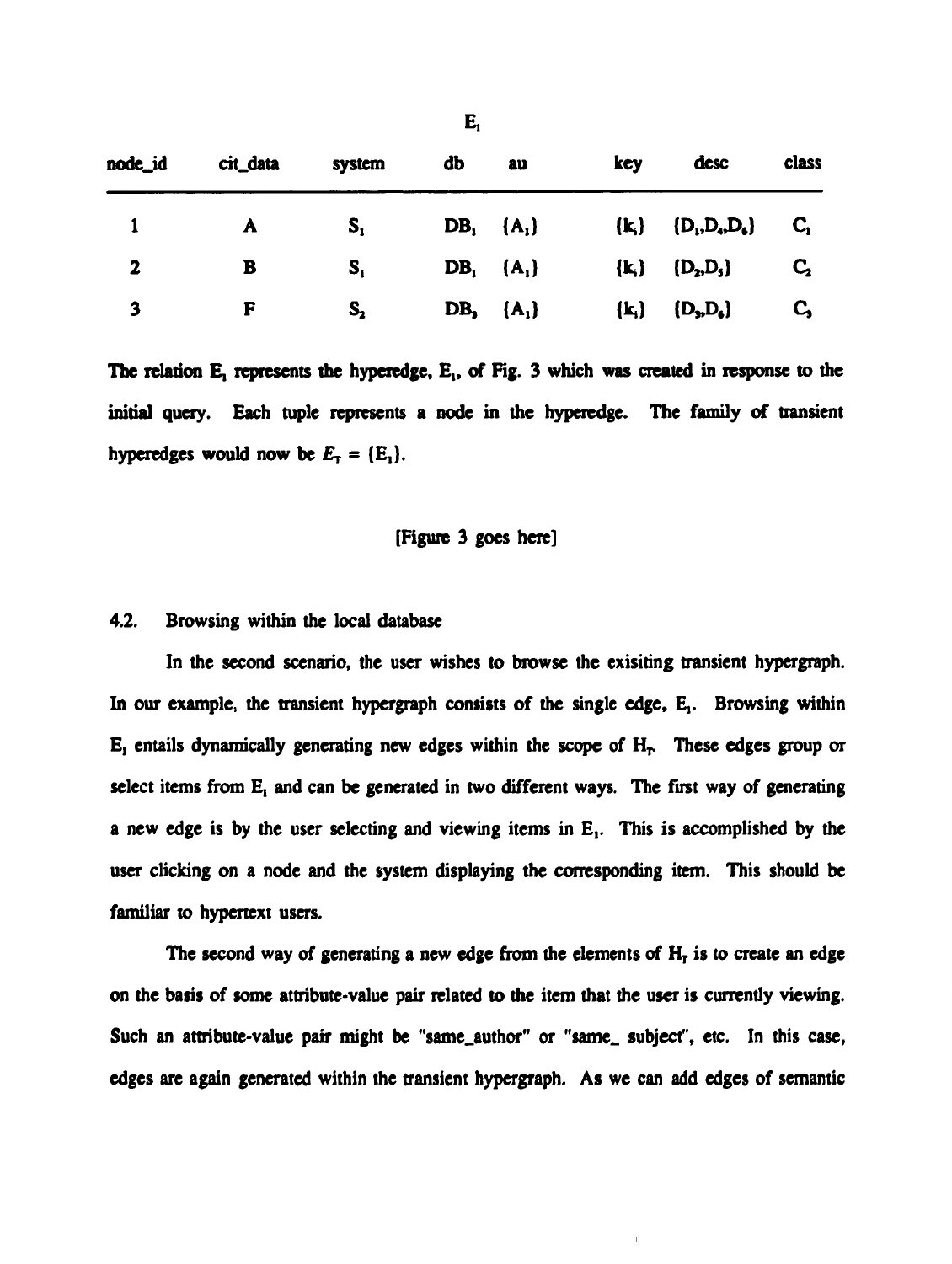**content, we can begin to provide hypertext browsing capabilities amongst the items and sets of items in the transient hypergraph where the new edge is defined relative to other edges in**   $H<sub>r</sub>$ 

**Notice that any attribute-value pair (or combination of such pairs) can be used to**  define an edge of two or more items within H<sub>r</sub>. For example, if the user is currently viewing item A in the edge  $E_1$ , then an edge defined on the condition of (descriptor =  $D_6$ ) can be **instantiated that would include the items** *[AJF]* **and be included in H, as follows:** 

$$
E_2 = \gamma_{\text{decomp}}(E_1)
$$

**As the GETFROM is from E, as opposed to Ex, the browse is processed against the local**  database. This creates the hyperedge, E<sub>2</sub>, which is represented by the relation E<sub>2</sub> as follows:

| node_id | cit_data | system  | db | au                       | key       | desc                      | class            |
|---------|----------|---------|----|--------------------------|-----------|---------------------------|------------------|
|         | A        | $S_{1}$ |    | $DB_1$ $(A_1)$           |           | ${k_1}$ ${D_1, D_4, D_6}$ | $\mathbf{C}_{1}$ |
| 3       |          | $S_{2}$ |    | $DB_3$ {A <sub>1</sub> } | $\{k_i\}$ | $(D_3, D_6)$              | $\mathbf{C}$     |

The relation  $E_2$  represents the hyperedge  $E_2$  which was created in response to browsing within the transient hypergraph. The family of hyperedges would now be  $E_T = \{E_1, E_2\}$ , as shown **in Fig. 4.** 

# **[Figure 4 goes here]**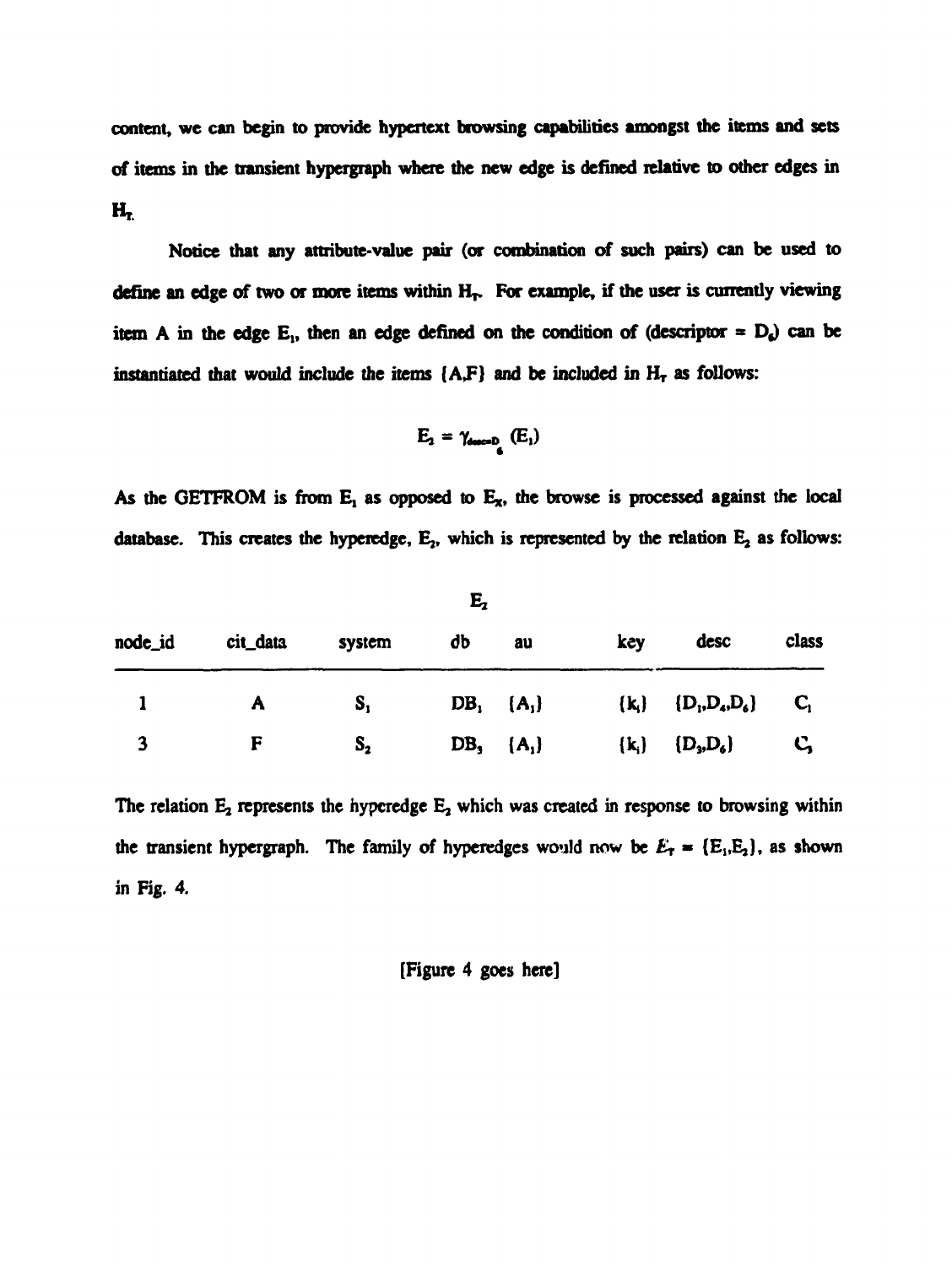#### **4.3. Expanded browsing**

In the third access scenario, the user does not find the information needed within the **returned set and would traditionally terminate the query and start again. In keeping with hypertext ideals, we would like the user to be able to link from the items in the set to related items outside of the returned set by specifying the instantiation of further attribute-value pairs. The user could specify whether the browse request is directed to the local database or to the hyperdatabase by toggling a button on the screen.** 

**To illustrate expanded browsing, assume that the user was currently at the node representing item A. The user could specify the instantiation of a new edge of items with the**  same value as one or more of the attributes of item A, e.g., (descriptor  $= D_1$ ). The user **would specify the request by clicking on the appropriate text string on viewing the node.**  Such a request would expand  $H_t$  with the edge containing  $(A, C, D)$  where C and D were not previously included in  $X<sub>T</sub>$ . The user would then be able to browse the expanded hypergraph. **Such a request could be represented as follows:** 

$$
E_3 = \gamma_{\text{deuro}}(E_x)
$$

As the GETFROM is from  $E_x$ , the browse is processed against the hyperdatabase. The **resulting hyperedge, Б,, can be represented by the relation, E,, as follows:** 

**E,** 

| node_id | cit_data | system  | db              | au                   | <b>key</b>        | desc              | class                     |
|---------|----------|---------|-----------------|----------------------|-------------------|-------------------|---------------------------|
|         | A        | $S_{1}$ |                 | $DB_1 \quad \{A_1\}$ | (k <sub>1</sub> ) | $(D_1, D_4, D_6)$ | $\mathbf{C}_{i}$          |
| 4       | C        | $S_{4}$ |                 | $DB1$ $(A2)$         | (k)               | $\{D_i, D_6\}$    | $\mathbf{C}_{7}$          |
| 5       | D        | $S_{2}$ | DB <sub>s</sub> | ${A_3}$              | $\{k_i\}$         | $\{D_i, D_4\}$    | $\mathbf{C}_{\mathbf{i}}$ |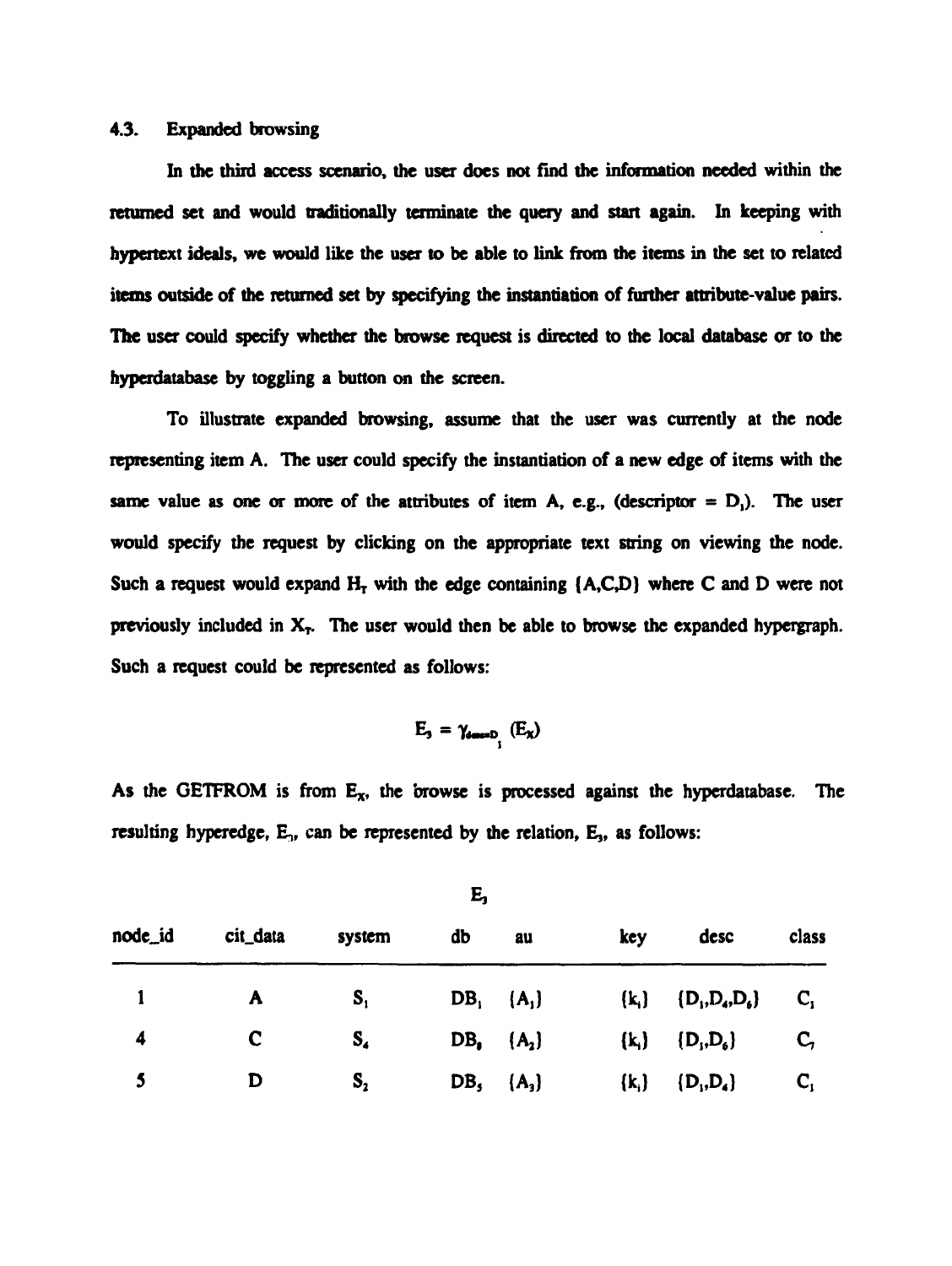**The relation E, represents the hyperedge E, which was created in response to browsing within**  the transient hypergraph. The family of hyperedges would now be  $E_T = \{E_1, E_2\}$ , as shown **in Fig. 5.** 

#### **[Figure 5 goes here]**

# **5. SUMMARY**

**The hyperdatabase model permits the user to browse and query multiple databases distributed across multiple systems as though they were a single database on a single system. In addition to browsing the database, the user may query the universal relation directly to determine such things as overlap among databases and/or systems, etc. The technology to implement a system based on this model is available now, consisting of powerful workstations, distributed processing, high-speed communications, and CD-ROMs. As the technology advances and costs decrease such systems should be generally available.** 

#### **6. REFERENCES**

- **[1] Directory of Online Databases, Vol.10, No. 1, Cnadra/Elsevier, New York (1989) v.**
- **[2] HAWKINS, D.T., LEVY, L.R., Front end software for online database searching. Part 3: Product selection chart and bibliography, Online 10 3 (1986), 49-58.**
- **[3] CONKLIN, J., Hypertext: An introduction and survey, IEEE Computer 20 9 (1987) 17-41.**
- **[4] FTOERIO, J., A grand vision, Byte 13 10 (1988) 237-244.**
- **[5] NELSON, Т.Н., Managing immense storage, Byte 13 1 (1988) 225-238.**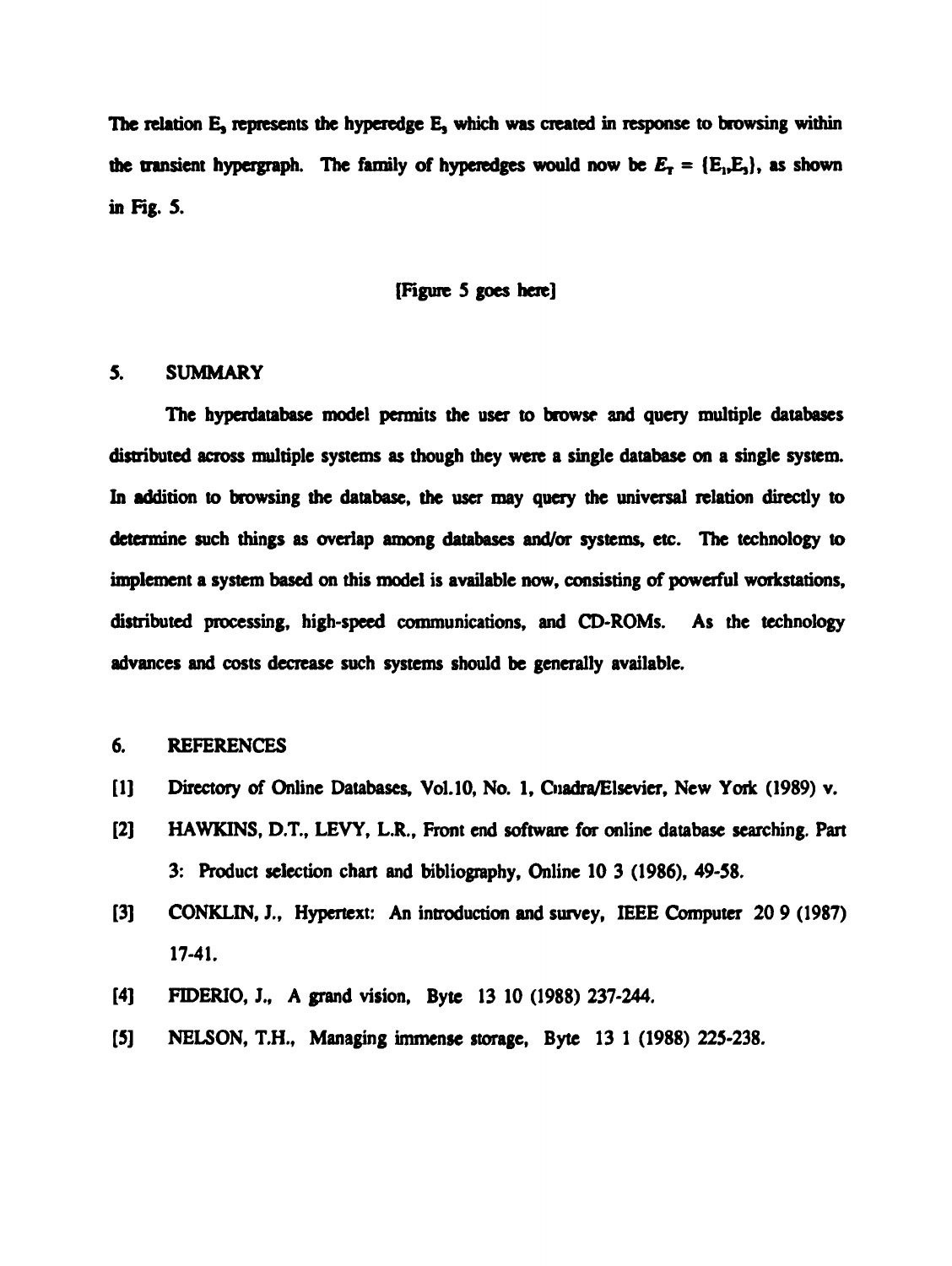- **[61 SCHNASE, J.L., LEGGETT, J., KACMAR, C, BOYLE, C, A Comparison of Hypertext Systems, Rep. TAMU 88-017. Hypertext Research Lab, Texas A&M University, (1988).**
- **[7] BUSH, V., As we may think, Atlantic Monthly 176 (July 1945), 101-108.**
- **[8] WAITERS, CR., SHEPHERD, M.A., A transient hypegraph-based model for data access, Rep. CS-90-01, Computer Science Department, University of Waterloo, Waterloo, Canada, (1990).**
- **[9] BERGE, ,** *Graphs and Hyptrgraphs,* **North-Holland Publishing Company, London, (1973).**
- **[10] SHEPHERD, M.A., WAITERS, C.R., "Hypertext: User-driven interfaces", (Mid-Year Conference of the American Society for Information Science, San Diego, May 21 - May 24, 1989), In Press.**
- **[11] SHEPHERD, M.A., WAITERS, C.R., CAI, Y., Transient hypergraphs for citation networks, Information Processing and Management. In Press.**
- **[12] ULLMAN, J.D.,** *Principles of Database Systems,* **Computer Science Press, Potomac, Md., (1983).**
- **[13] ROTH, M.A., KORTH, H.F., SILBERSCHATZ, A., Null values in relational databases, Acta Informatica 26 (1989) 615-642.**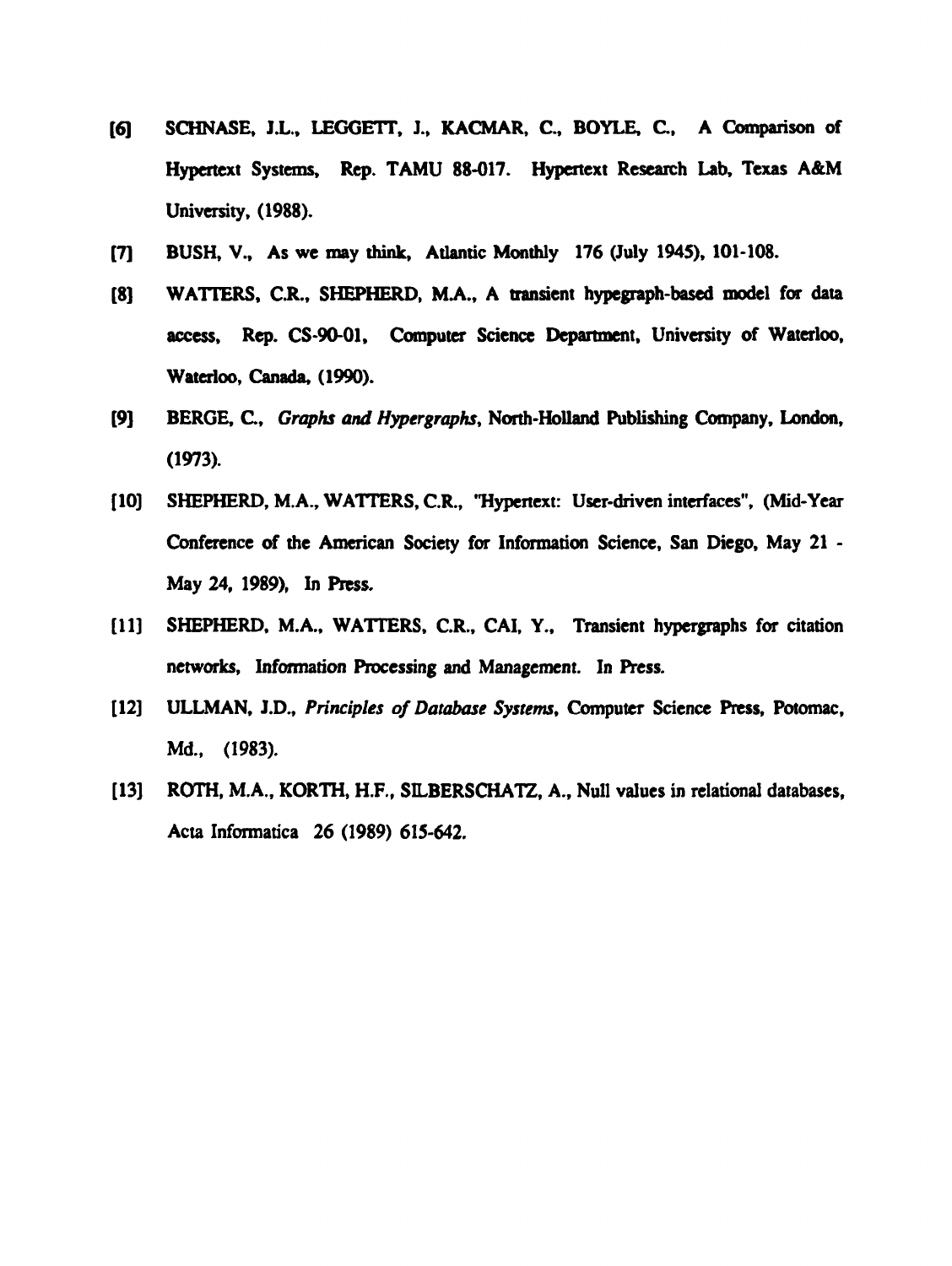**Hg. 1. Layered architecture of the hyperdatabase system.** 

**Fig. 2. Hypergraph of sample database.** 

- **Fig. 3. Hyperedge for query,**  $(au = A_1)$ **.**
- **Fig. 4. Browsing in the transient hypergraph.**

 $\bar{1}$ 

**Fig. 5. Browsing in the hyperdatabase.**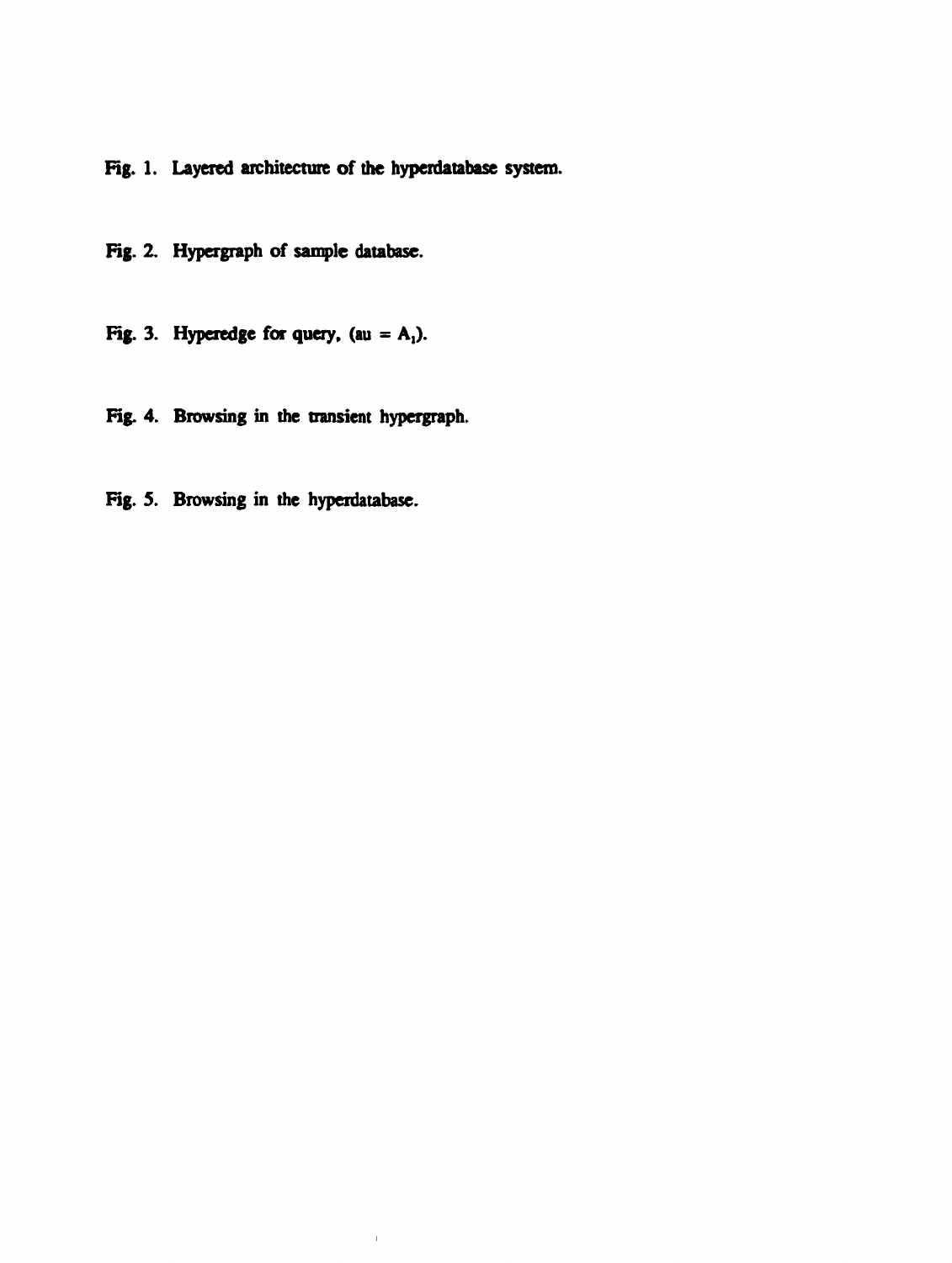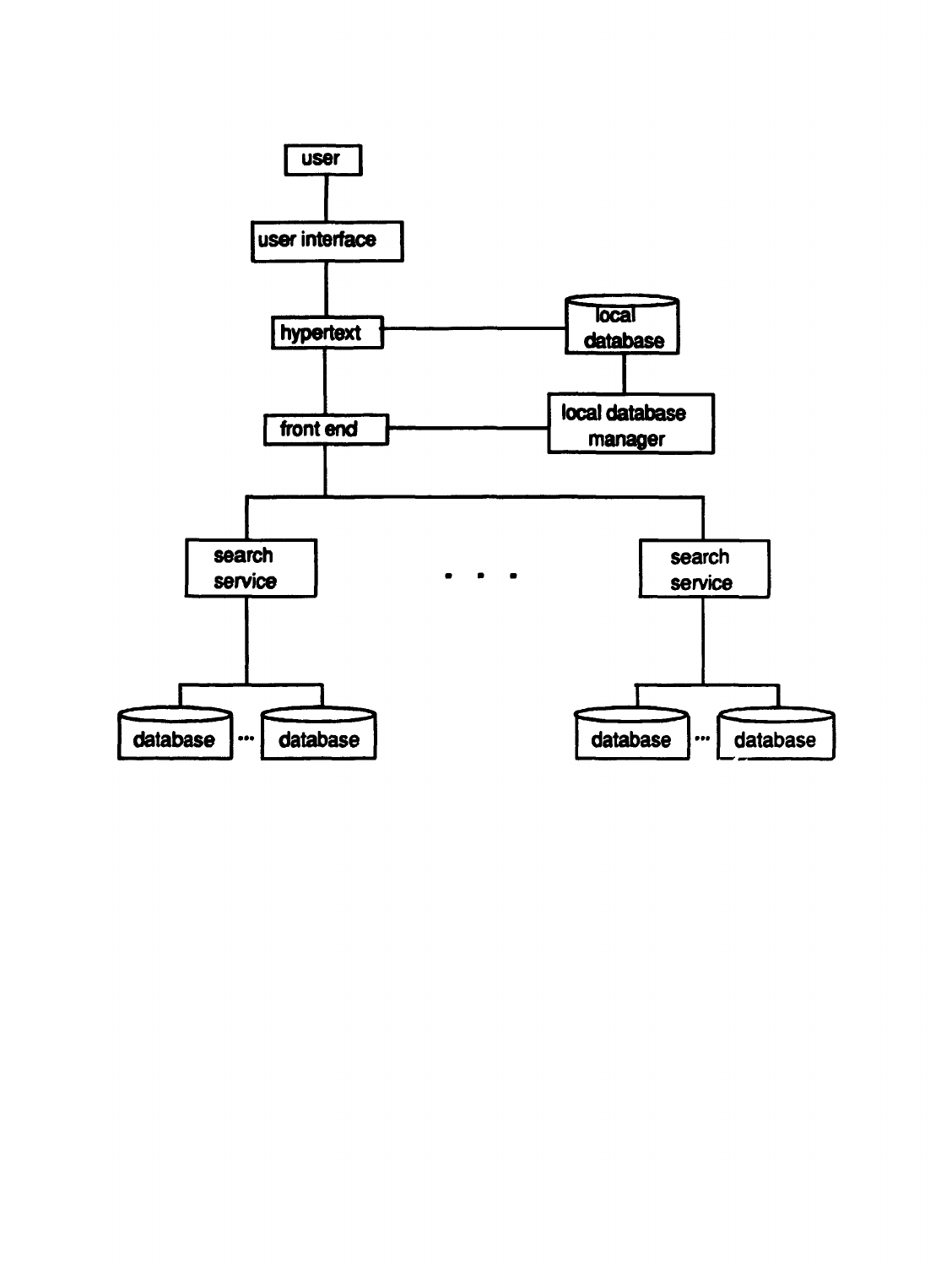M.A. Shepherd, C.R. Watters **Paper** Number: IAEA-SM-317/42

 $\hat{\mathcal{A}}$ 

 $\bar{z}$ 

Figure 1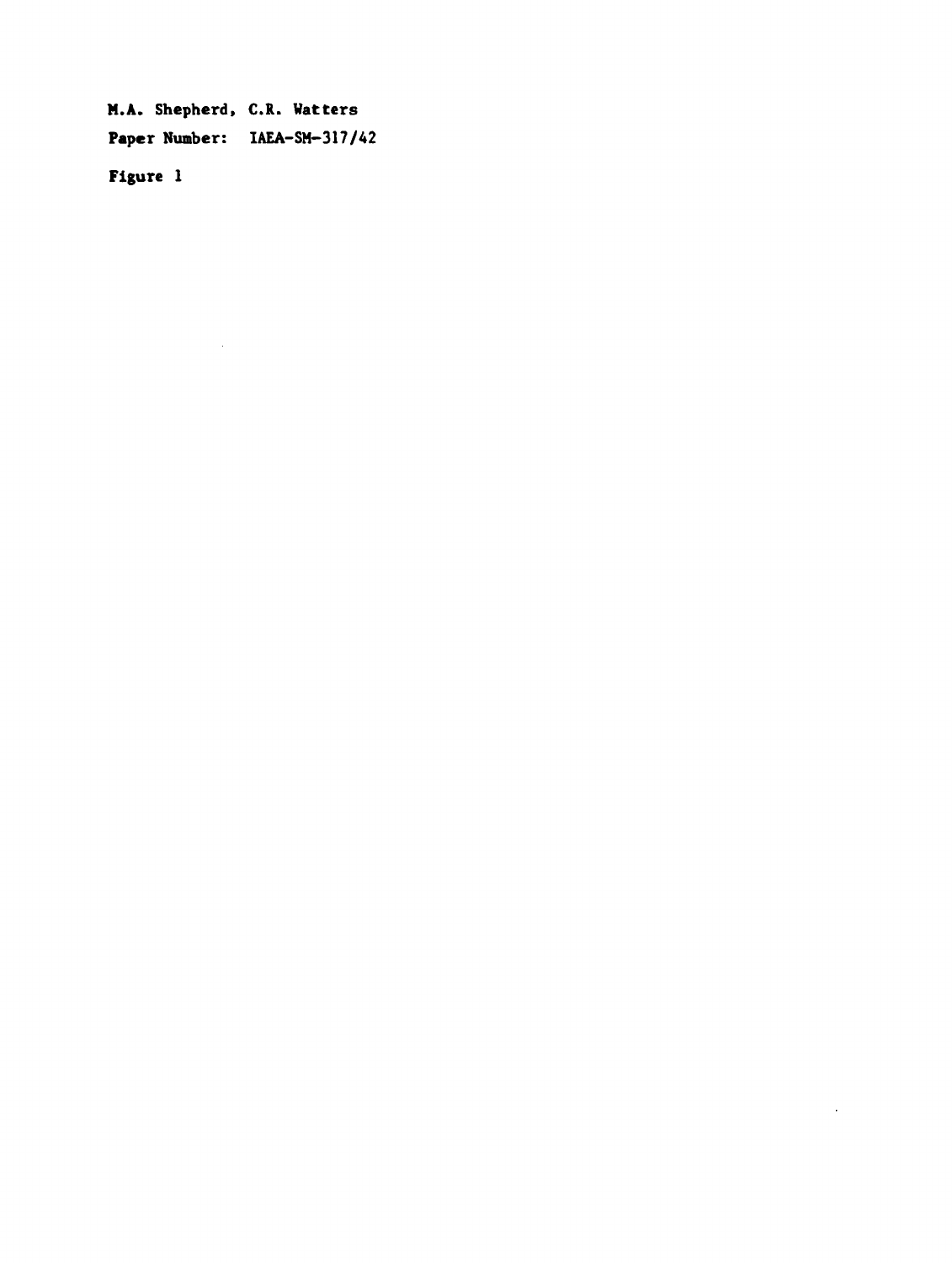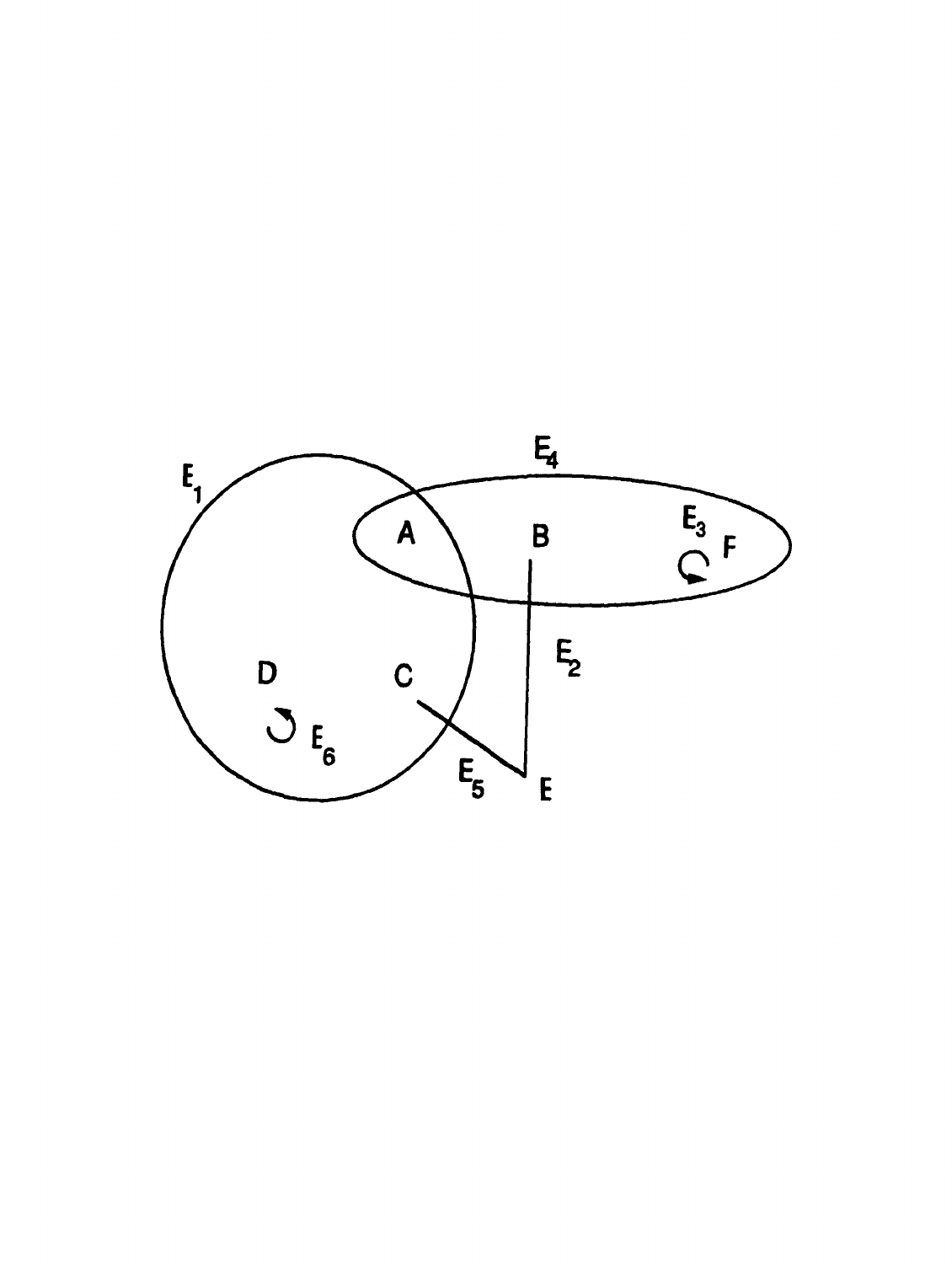H.A. Shepherd, C.R. Uatters **Paper** Number: IAEA-SM-317/42

**Figure** 2

 $\bar{z}$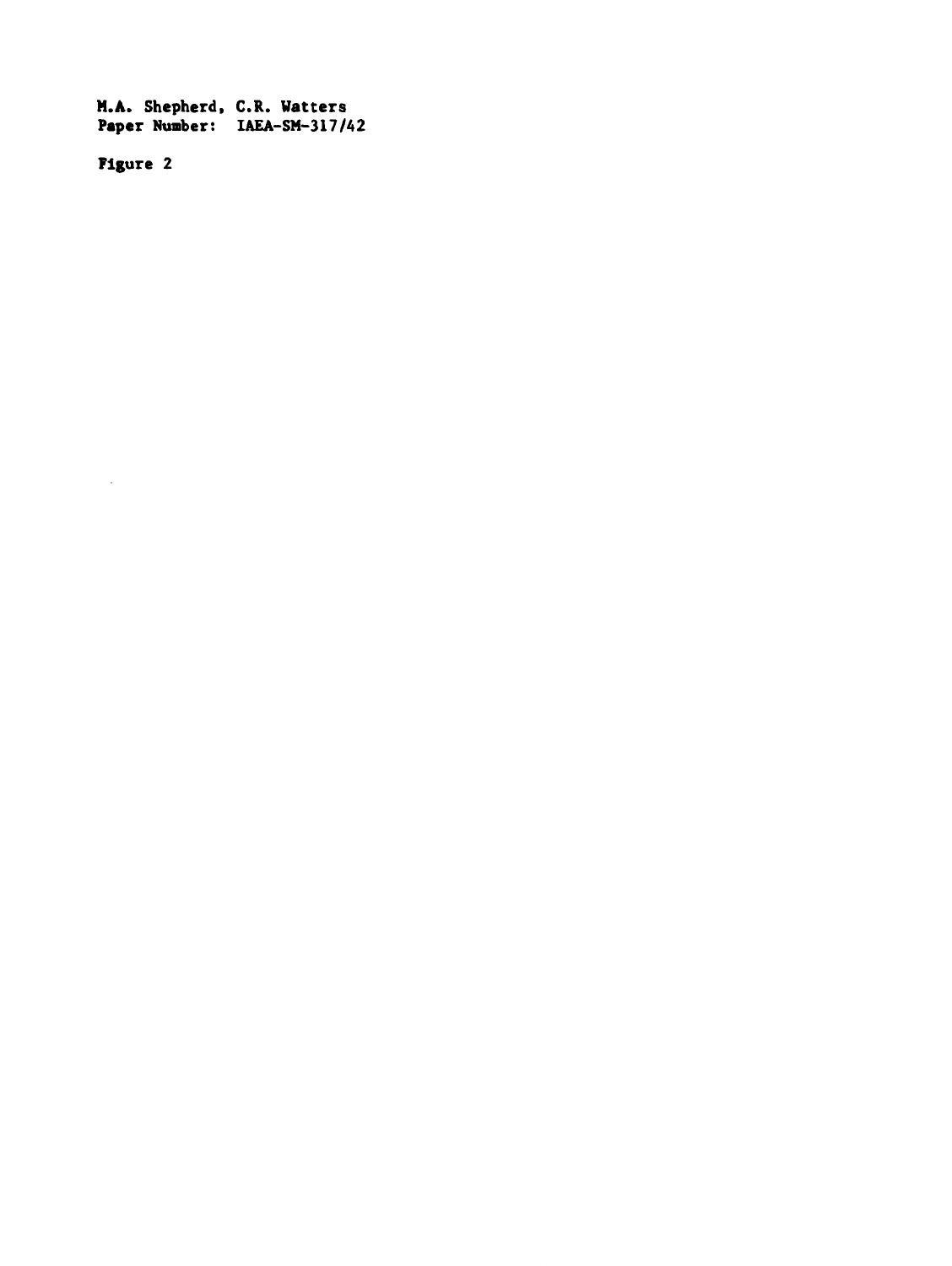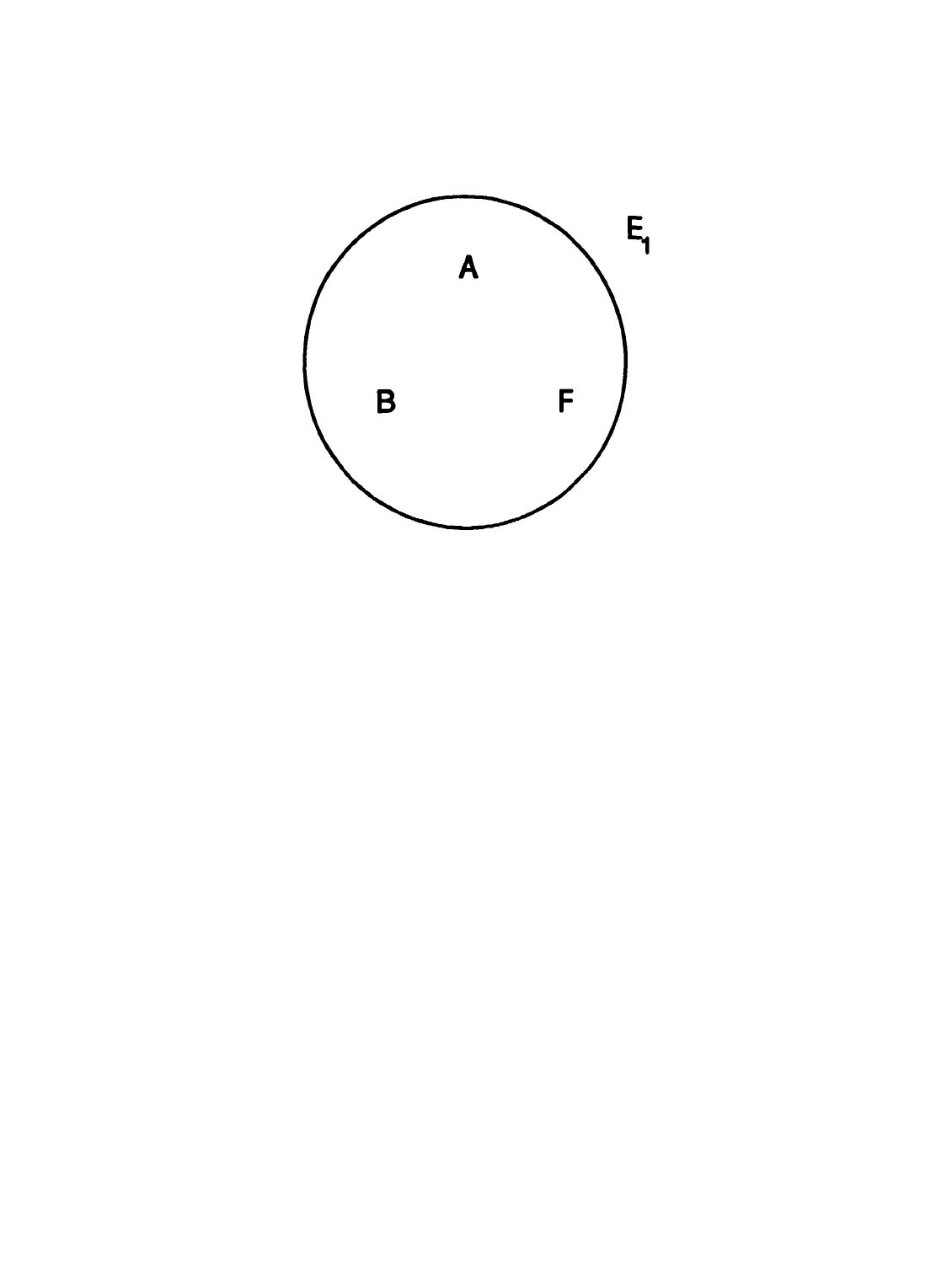M.A. Shepherd, C.R. Watters **Paper** Number: IAEA-SM-317/42 **Figure** 3.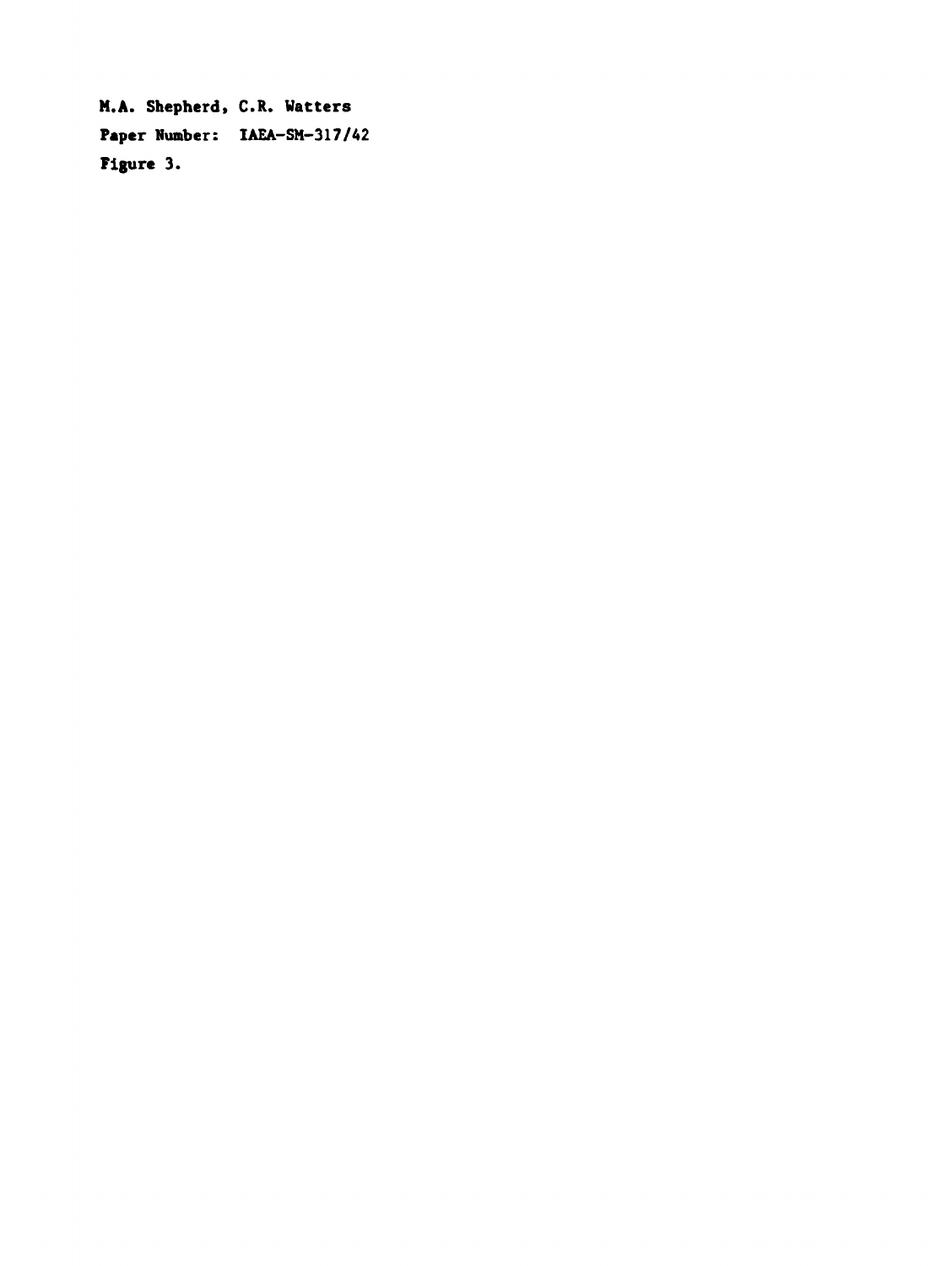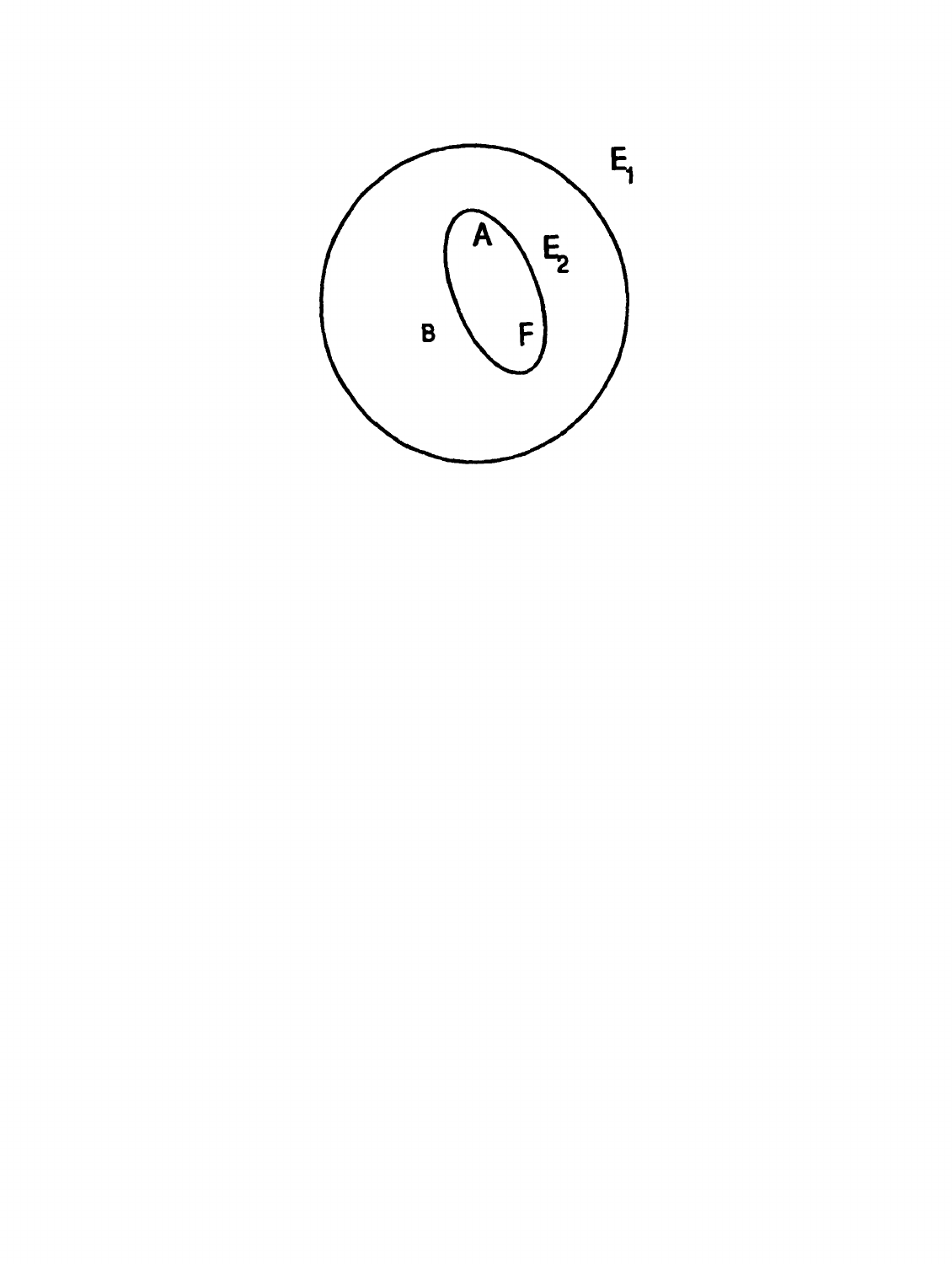**M.A. Shepherd, C.R. Wacters Paper Number: IAEA-SM-317/42** 

**Figure 4** 

 $\sim 10^7$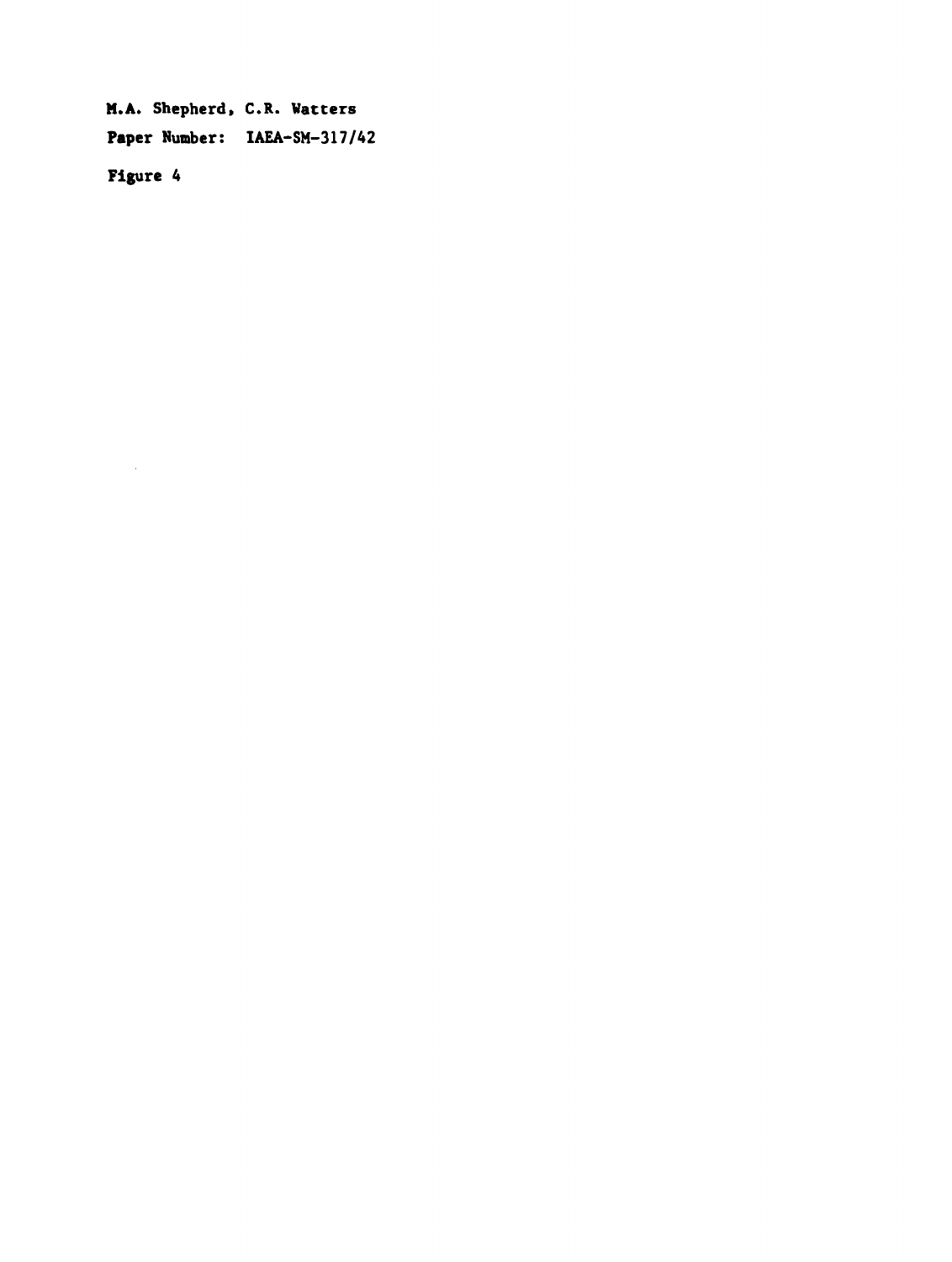